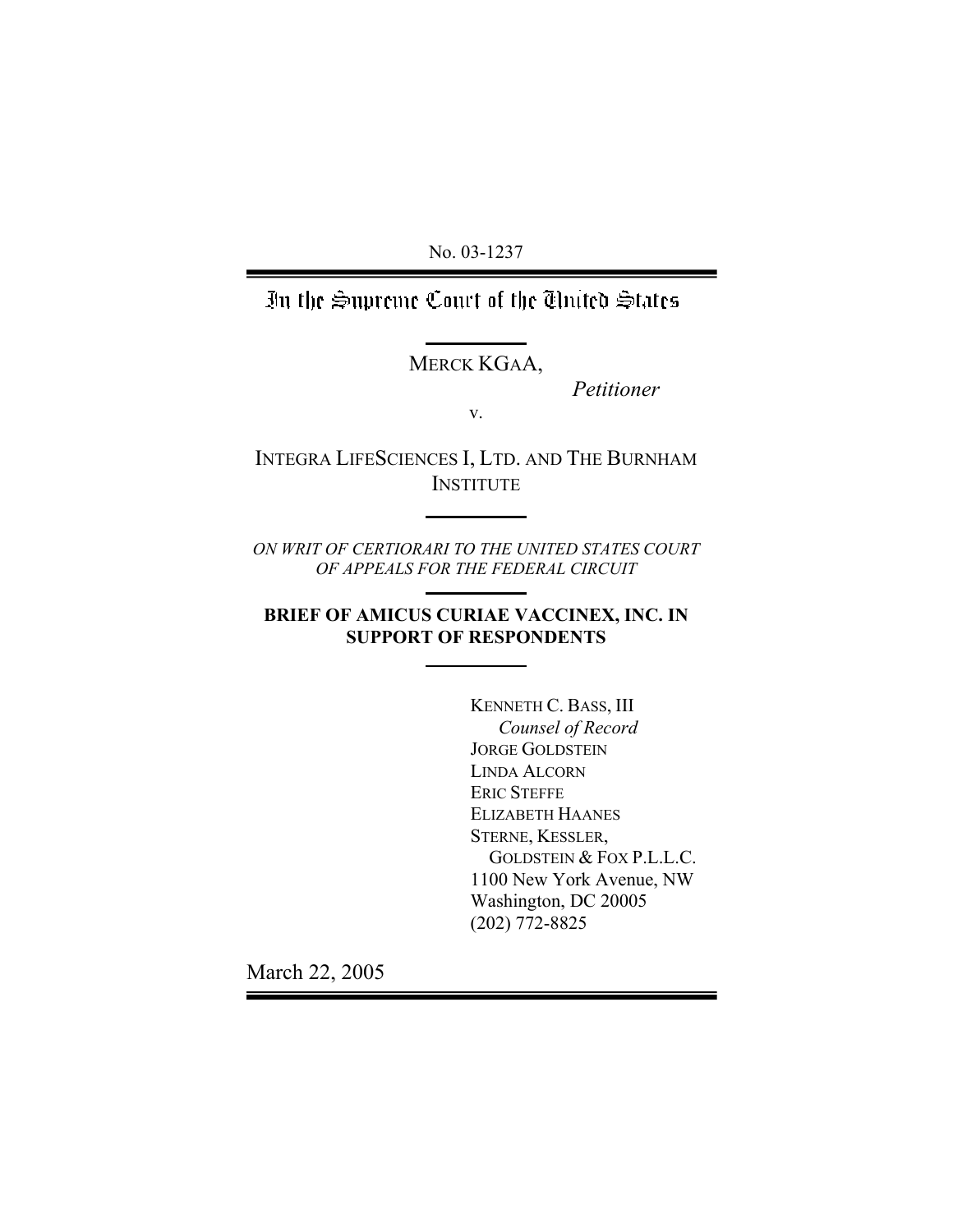## **QUESTION PRESENTED**

Whether the "safe harbor" provision of section  $271(e)(1)$  of the Patent Act extends to acts of infringement arising from use of "research tools" to identify, characterize, or optimize a substance that may subsequently become the subject of an application to the Federal Drug Administration.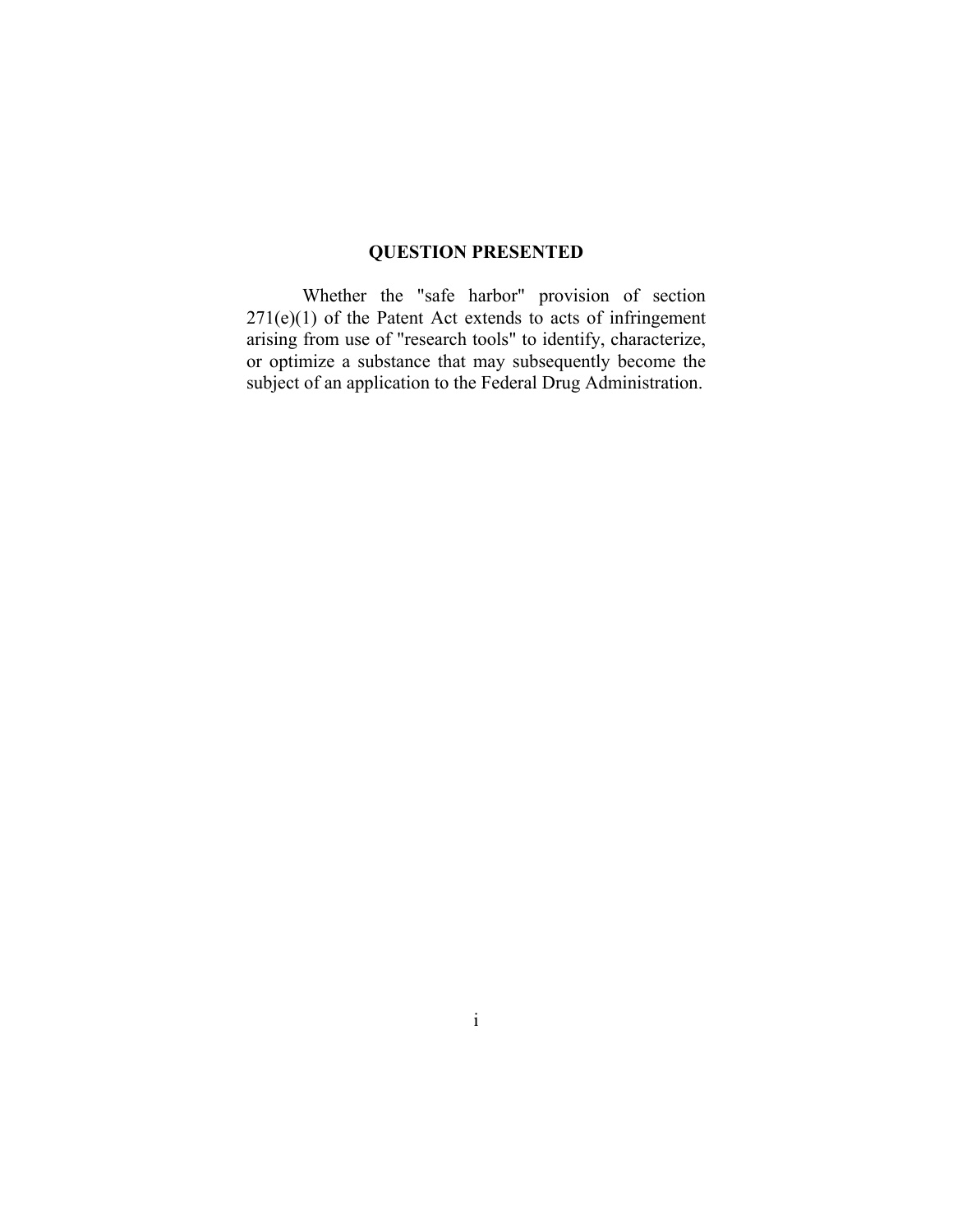## **TABLE OF CONTENTS**

| Page                                                                                                                                                                     |
|--------------------------------------------------------------------------------------------------------------------------------------------------------------------------|
|                                                                                                                                                                          |
|                                                                                                                                                                          |
| I. Research Tools Covered by Valid Patents Are Essential<br>to Development of New Drugs and Loss of Patent Protection                                                    |
| Patented Research Tools Are Used to Identify,<br>А.<br>Characterize and Optimize Candidates for Possible                                                                 |
| If Research Tools Are Not Protected by Patents, There<br>B.<br>Would Be Substantial Risk That Such Tools Will Not                                                        |
| C.<br>Patents on Research Tools Do Not Block New Drug<br>Development Because Patentees Will License Their<br>Patents To Receive A Return On Their Substantial            |
| II. The Trial Court and the Court of Appeals Correctly<br>Concluded that the Evidence Supported the Jury's Finding<br>that the Patented Invention Was Not Solely Used In |

Research That Was Reasonably Related to Developing Information for Submission to the FDA .............................12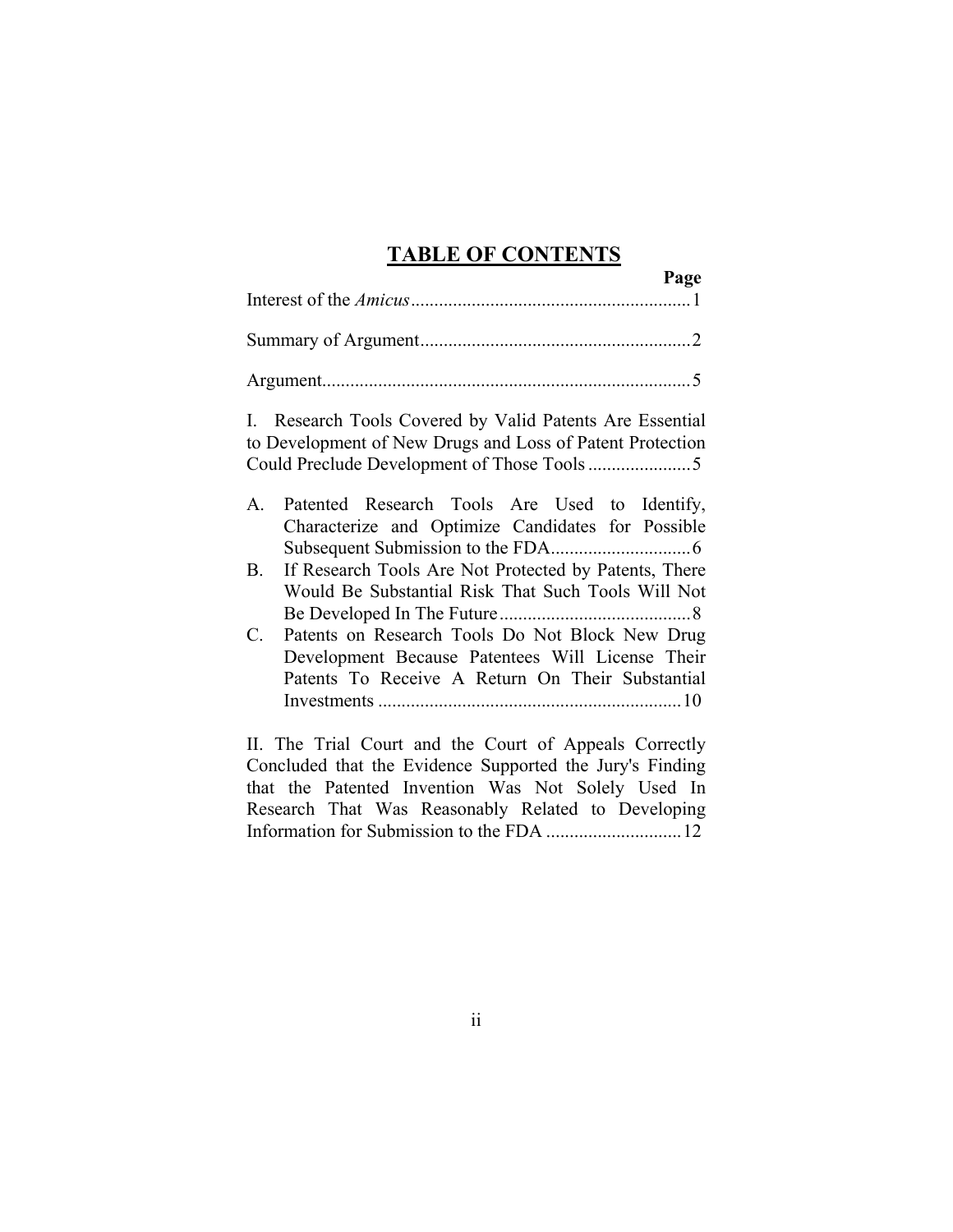| A.          | The Exemption Extends Only to Infringing Activities    |
|-------------|--------------------------------------------------------|
|             | That are "Solely For Uses Reasonably Related to the    |
|             | Development and Submission of Information" to the      |
|             |                                                        |
| В.          | The Evidence Supported the Jury's Specific Finding     |
|             | That Merck's Activities Did Not Come Within Merck's    |
|             |                                                        |
| $C_{\cdot}$ | Merck's Position Sweeps Activities that are Not Solely |
|             | and Reasonably Related to FDA Information Within the   |
|             |                                                        |
| D.          | The Court of Appeals Did Not Embrace a                 |
|             |                                                        |
| Ε.          | Most Uses of Patented Research Tools Will Fall         |
|             | Outside the Exemption, But Some May Well Be            |
|             |                                                        |
|             |                                                        |
|             |                                                        |
|             |                                                        |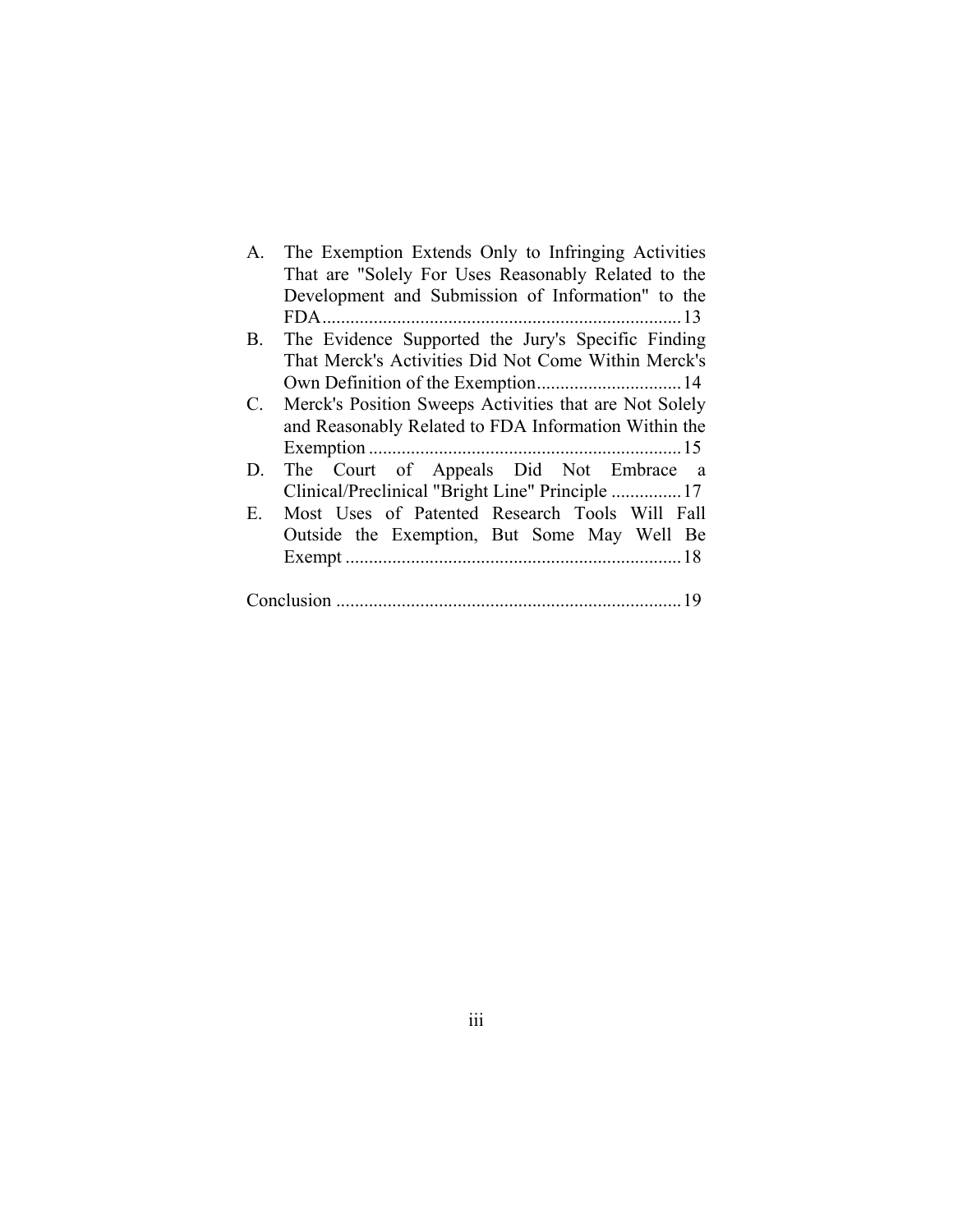# **TABLE OF AUTHORITIES**

| Page<br>Cases                                                                                                                                                                |
|------------------------------------------------------------------------------------------------------------------------------------------------------------------------------|
| Eli Lilly & Co. v. Medtronic, Inc.,                                                                                                                                          |
| <b>Statutes</b>                                                                                                                                                              |
| Drug Price Competition and Patent Term Restoration Act of<br>1984, Pub. L. 98-417, 98 Stat. 1585 (1984) 5                                                                    |
|                                                                                                                                                                              |
| Other References                                                                                                                                                             |
| Terry C. Bradford, Evolving Symbiosis-Venture Capital<br>and Biotechnology, 21 Nature Biotechnology 983 (2003)  9                                                            |
| Richard A. Epstein & Bruce N. Kuhlik, Is There a<br>Biomedical Anticommons?, Regulation, Summer 2004 10                                                                      |
| Fed. Trade Comm'n, To Promote Innovation: The Proper<br>Balance of Competition and Patent Law and Policy (2003),<br>http://www.ftc.gov/os/2003/10/innovationrpt.pdf  3, 7, 9 |
| Genetech, Inc. "Historical Product Sales" data for Rituxan<br>http://www.gene.com/gene/ir/financials/historical/rituxan.jsp                                                  |
| & Johnson SEC Form 10-K for 2005<br>Johnson<br>http://www.shareholder.com/Common/Edgar/200406/95012                                                                          |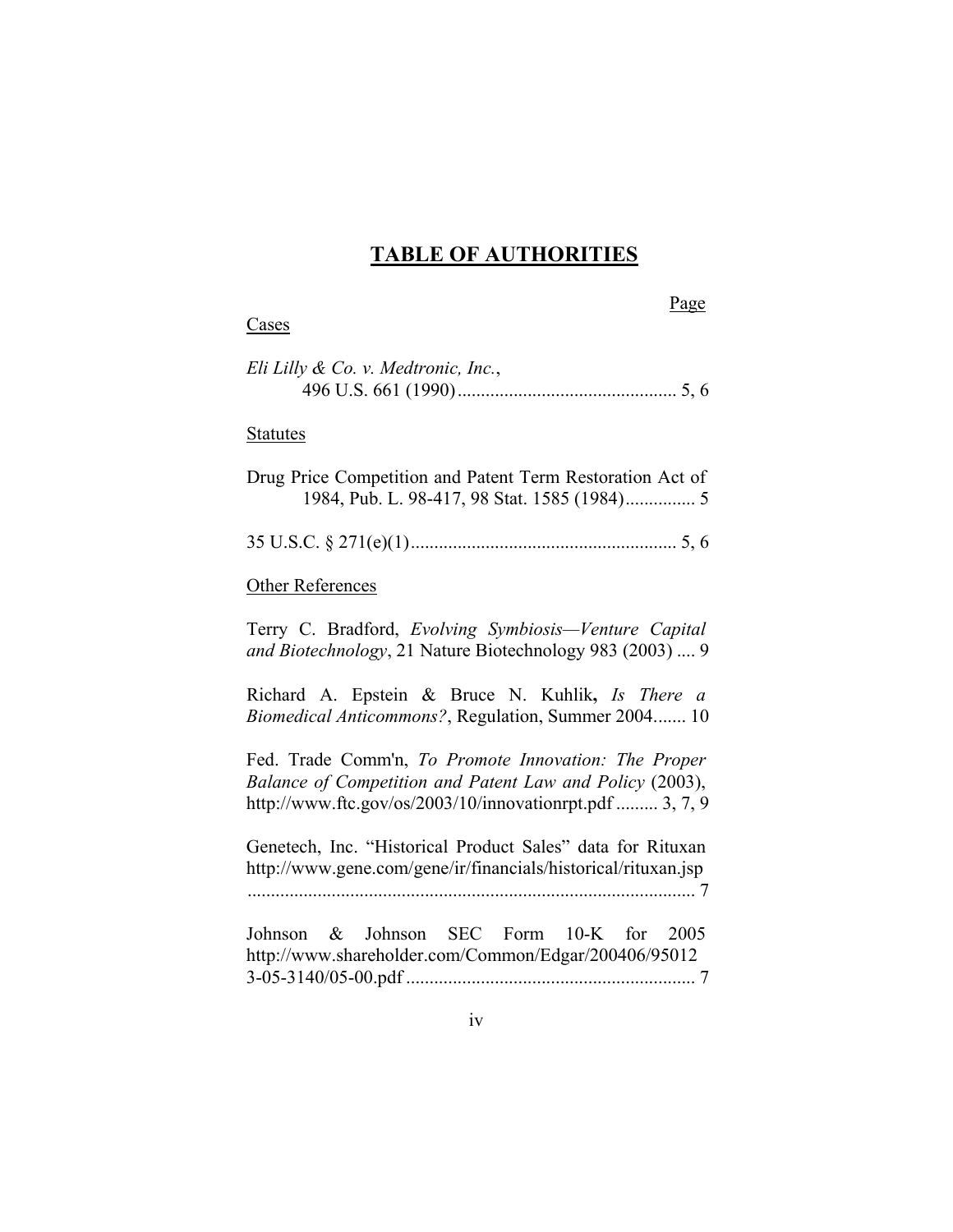#### Other References (continued)

*Monoclonal Antibodies with Clinical Indications*, http://imgt.cines.fr/textes/IMGTrepertoire/GenesClinical/.... 7

Janice M. Reichert, *Monoclonal Antibodies in the Clinic*, 19 Nature Biotechnology 819 (2001)......................................... 8

*The Big Business of Antibody Therapeutics: Pipeline & Evolving Strategies*, 16 Drug & Market Dev. 803 (2005) ... 11

Data Monitor, *Therapeutic Antibodies: Capitalizing on the Fully Human Wave* (Nov. 2003) ............................................ 7

U.S. Food & Drug Admin., *Therapeutic Biological Products Approvals*,

http://www.fda.gov/cder/biologics/biologics\_table.htm........ 7

Lillian Waagø, *Factors Related to Capital Acquisition in Young Biotechnology Firms* (May 2004), http://web.bi.no/forskning/ncsb2004.nsf/pages/index. ........ 10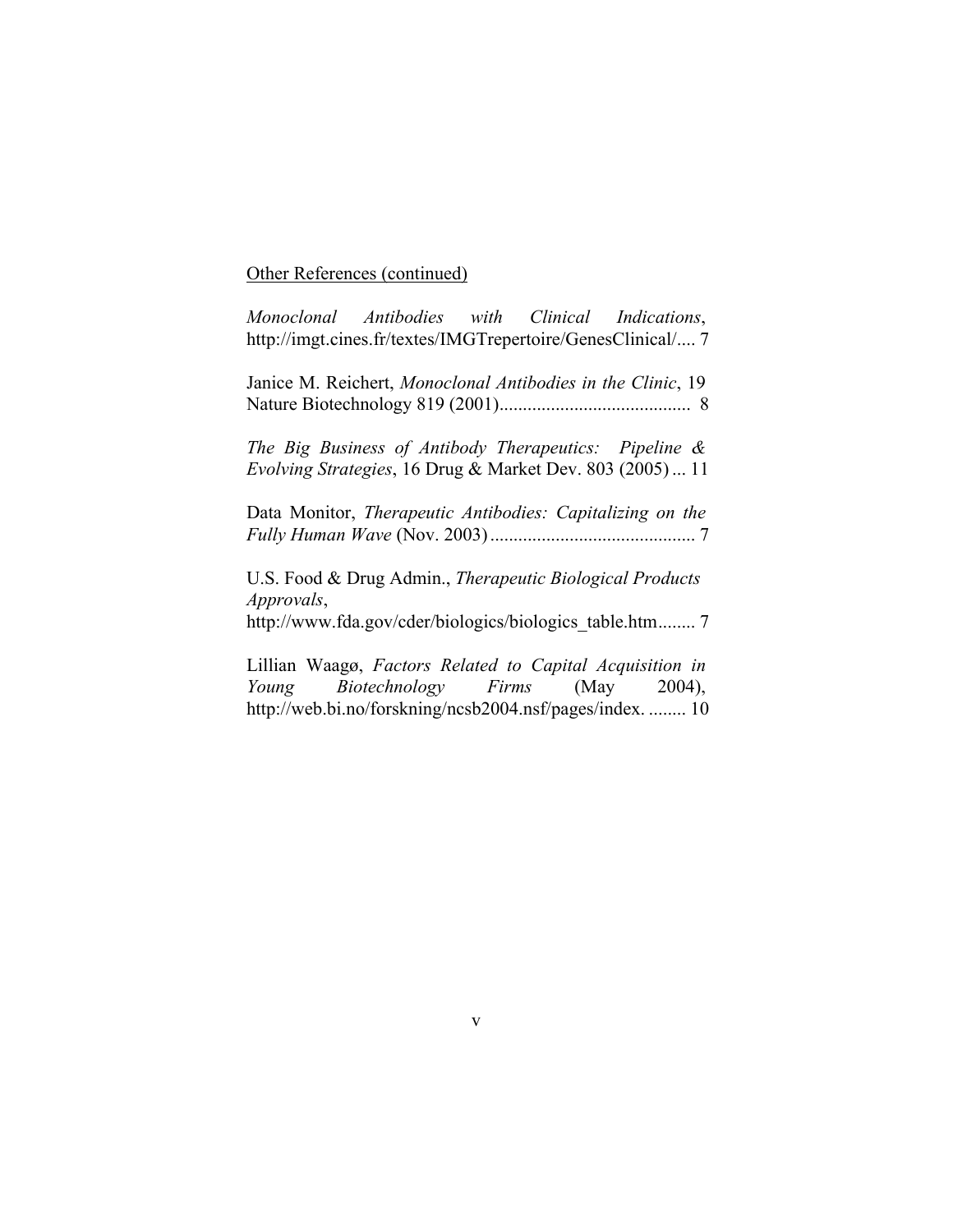1 No. 03-1237

In the Supreme Court of the Thuted States

MERCK KGAA,

*Petitioner* 

v.

INTEGRA LIFESCIENCES I, LTD. AND THE BURNHAM **INSTITUTE** 

*ON WRIT OF CERTIORARI TO THE UNITED STATES COURT OF APPEALS FOR THE FEDERAL CIRCUIT* 

## **BRIEF OF AMICUS CURIAE VACCINEX, INC. IN SUPPORT OF RESPONDENTS**

## **Interest of the** *Amicus*

This brief is filed with the consent of the parties<sup>1</sup> on behalf of Vaccinex, Inc., a biotechnology company engaged in the discovery of human antibodies and their subsequent development into novel therapeutic drugs to treat a variety of diseases. Vaccinex possesses proprietary antibody discovery technology for the direct selection of high affinity, fully human monoclonal antibodies from libraries expressed in mammalian cells. Vaccinex is commercializing this

<sup>&</sup>lt;sup>1</sup> The parties' letters of consent have been filed with the Clerk in compliance with Rule 37.3.(a). This brief was not authored in whole or in part by counsel for any party.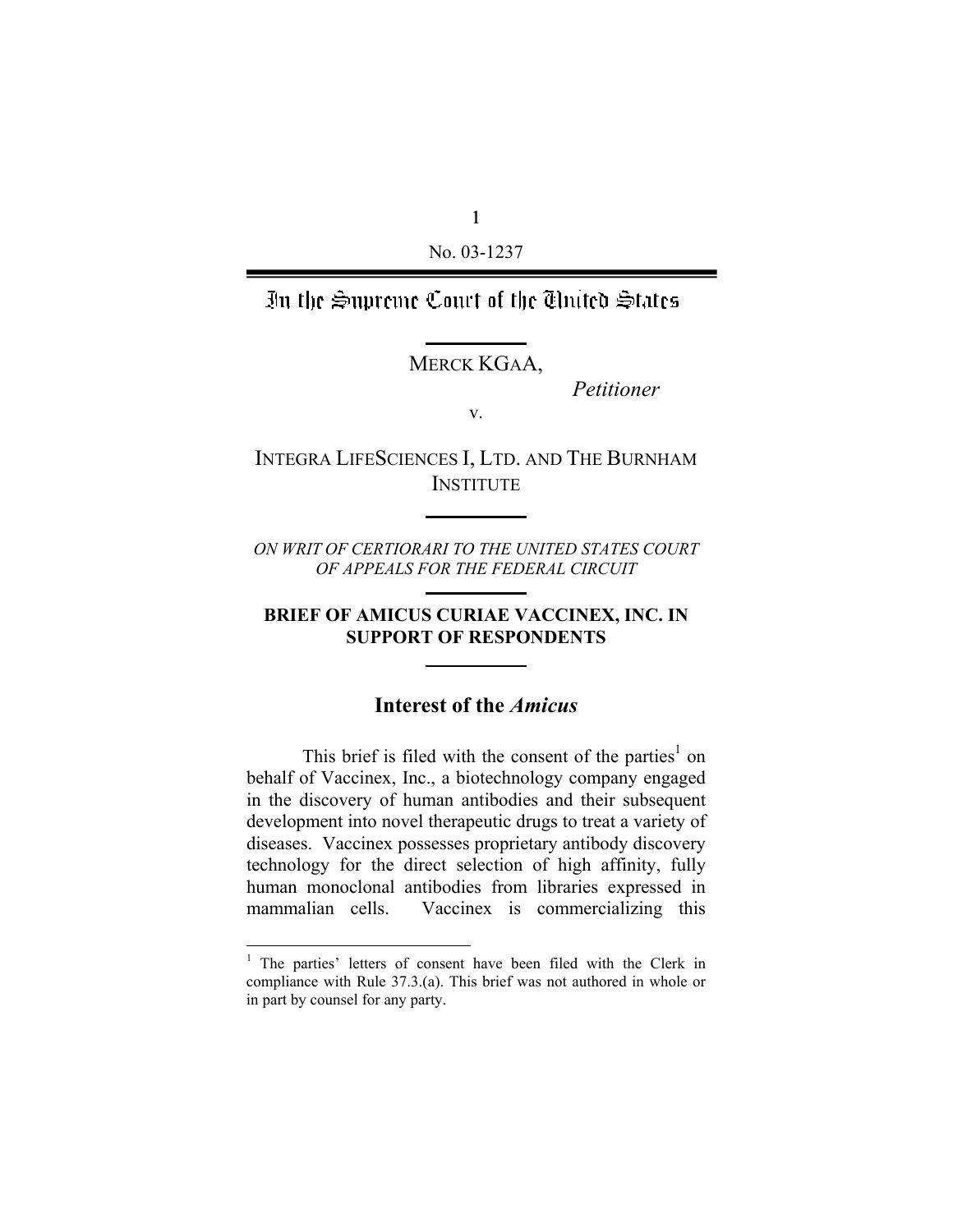technology by discovering antibodies for the development of their own in-house pipeline of therapeutic antibodies, for antibody co-development partners, and for client companies needing fee-based research services. Vaccinex provides research tools that enable it and other entities to undertake significant drug research and development.

This brief seeks to advise the Court of the use of research tools in the drug development process, the significance of those tools as essential to modern drug research, and the fact that when the tools are used to identify, characterize, or optimize candidates for possible submission to the FDA the use is not "solely [and] reasonably" related to submission of data to the FDA.

 The Court of Appeals decision correctly discussed the impact of its decision on the use of patented research tools, insofar as the record before it defined the relevant facts. That decision was based on the fact that the FDA application that forms a critical basis for the positions Merck and the United States are taking in this Court was not in the record on appeal. The briefs now before the Court, however, raise new facts that might distort the analysis of the critical issue insofar as research tool patents are concerned.

We believe this case may be inadequate to decide the scope of the exemption with respect to research tools. Because the record before the Court of Appeals differed substantially from the information placed before this Court, the decision below should be affirmed on the basis of the record that was before that court, or the Court should dismiss the writ as improvidently granted.

### **Summary of Argument**

The discovery and development of research tools have been the cornerstone of the biotechnology industry. A research tool may be generally defined as "a technology that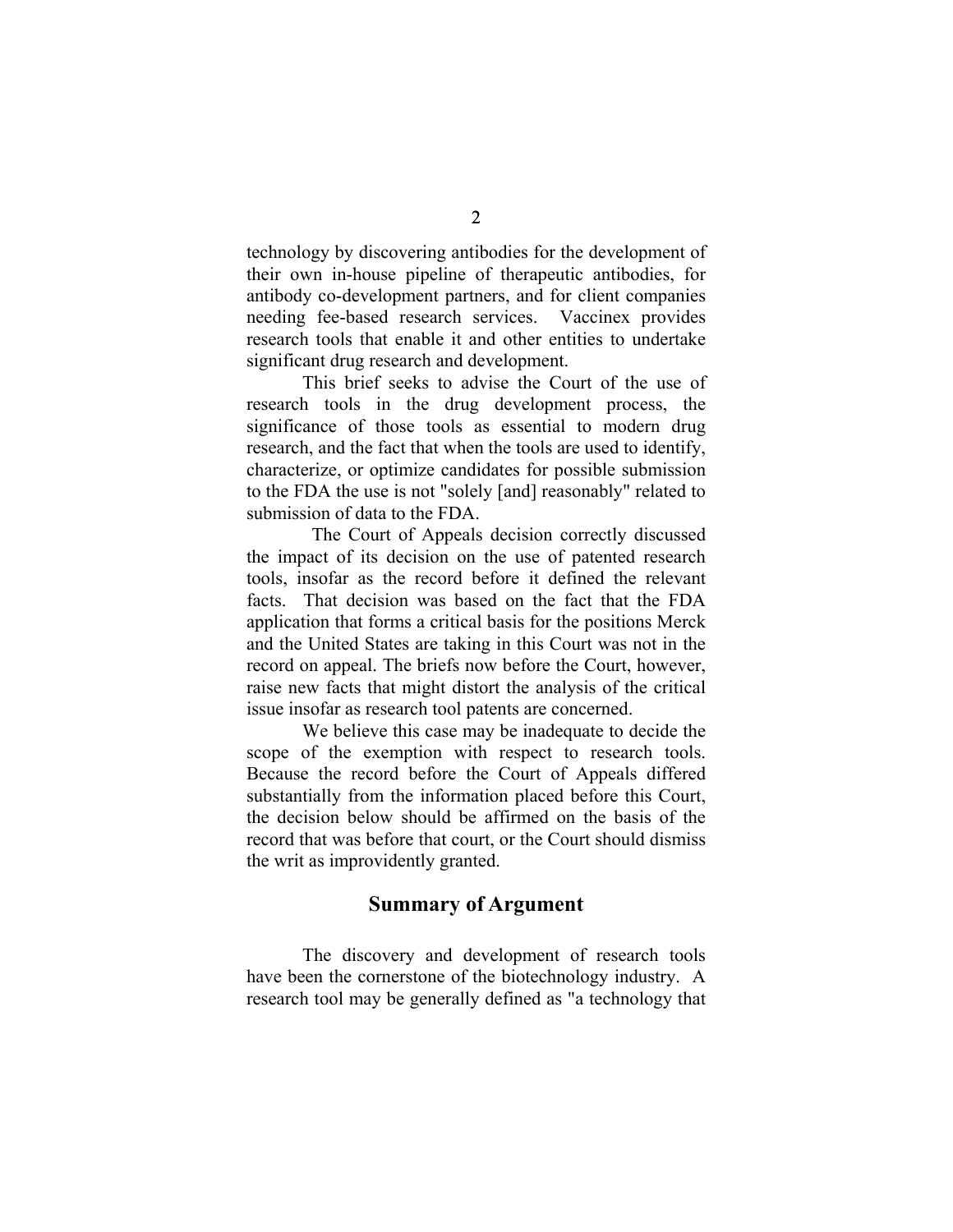is used by pharmaceutical and biotechnology companies to find, refine, or otherwise design and identify a potential product or properties of a potential drug product."<sup>2</sup> Examples of research tools include conventional tools such as centrifuges, pipettes, and test tubes, but also include highly technical discoveries such as "high-throughput screening technologies, micro-array-type technologies, genomic databases, and computer modeling programs."3 These tool technologies have changed the face of pharmaceutical research, allowing innovative new drugs to be discovered and developed, in a fraction of the time that might have been required otherwise. Development of innovative new research tools is an expensive undertaking. Accordingly, biotechnology companies with a tool technology platform have relied on patent protection to obtain sufficient capital.

Research tools might be used throughout the course of drug development, and indeed, certain tools may be utilized solely during the preparation of information for submission to the FDA. But the most important utilization of highly technical research tools is during the identification, characterization and optimization of potential new drugs well before the point at which a drug candidate is entered into preclinical or clinical studies.

In the district court, the parties were precluded from introducing the evidence that forms the critical factual basis for Merck's assertion that the patented invention was used to generate information that was in fact submitted to the FDA. The Investigational New Drug application that Merck relies on was not submitted to the FDA until after discovery

<sup>2</sup> Fed. Trade Comm'n, *To Promote Innovation: The Proper Balance of Competition and Patent Law and Policy*, ch. 3, at 18 (2003), *available at* http://www.ftc.gov/os/2003/10/innovationrpt.pdf (last visited March 21, 2005).

<sup>&</sup>lt;sup>3</sup> *Id.*, ch. 3, at 18-19.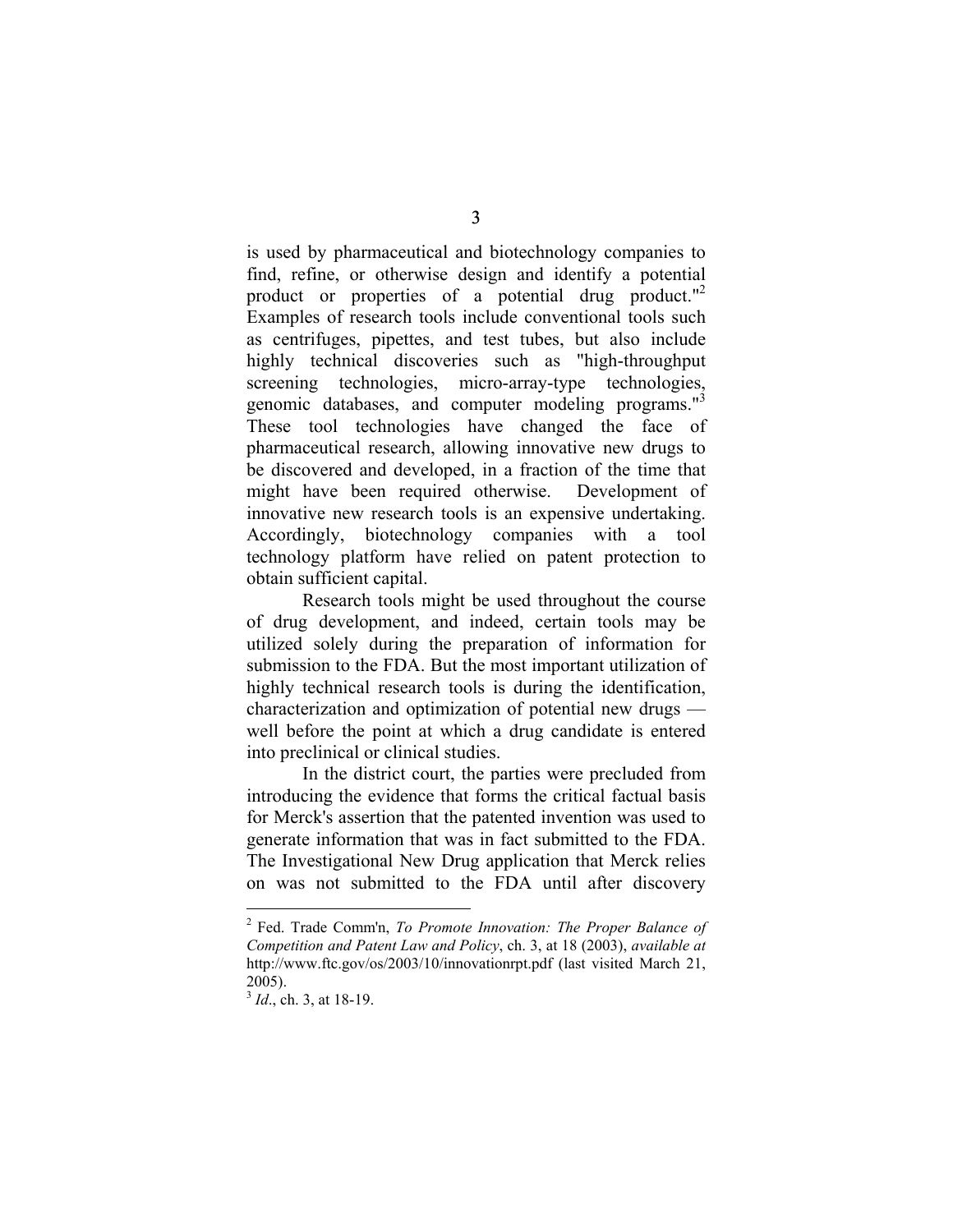closed. (Pet. Br. at  $18.$ )<sup>4</sup> The research that produced the data submitted to the FDA was not introduced after the trial court ruled that the parties could not use it because Merck failed to produce the material in response to a proper document request. (Jan. 5, 2000 Order of the District Court, Docket # 844; J.A. 9) The Court of Appeals for the Federal Circuit, based on the record before it, understandably concluded that the infringing "experiments did not supply information for submission to the United States Food and Drug Administration (FDA)." (P.A. at 11a; 331 F.2d at 865.) Merck admitted in the trial court that it did "not claim that all of [the challenged] activities are exempt under Section 271." (Docket # 930 at 6.)

The jury instruction on the FDA exemption was essentially the instruction that Merck requested. The jury was specifically asked whether Merck had "met its burden of proving by a preponderance of the evidence that all of the accused activities are covered by the FDA exemption" and answered "No." (J.A. 63a.) Merck's post-verdict Motion for Judgment as a Matter of Law was denied and the trial judge specifically noted that Merck's own witness "admitted that Merck's infringing activity was not necessary in order to carry out any preclinical work required for Merck's RGD peptides." (Docket # 1133 at 2.) The trial judge listed numerous other parts of the evidence that supported the jury's verdict. (*Id.*) Because the NCI IND application and associated experimental data was not in the record, the Court of Appeals' conclusion that the patented invention had been used to identify, characterize, or optimize candidates for potential submission to the FDA, and not to obtain

<sup>&</sup>lt;sup>4</sup> This brief uses the same abbreviations as those defined in footnote 1 of the Brief for the Petitioner, with the addition of the abbreviation "Pet. Br." for the Brief For Petitioner filed February 15, 2005.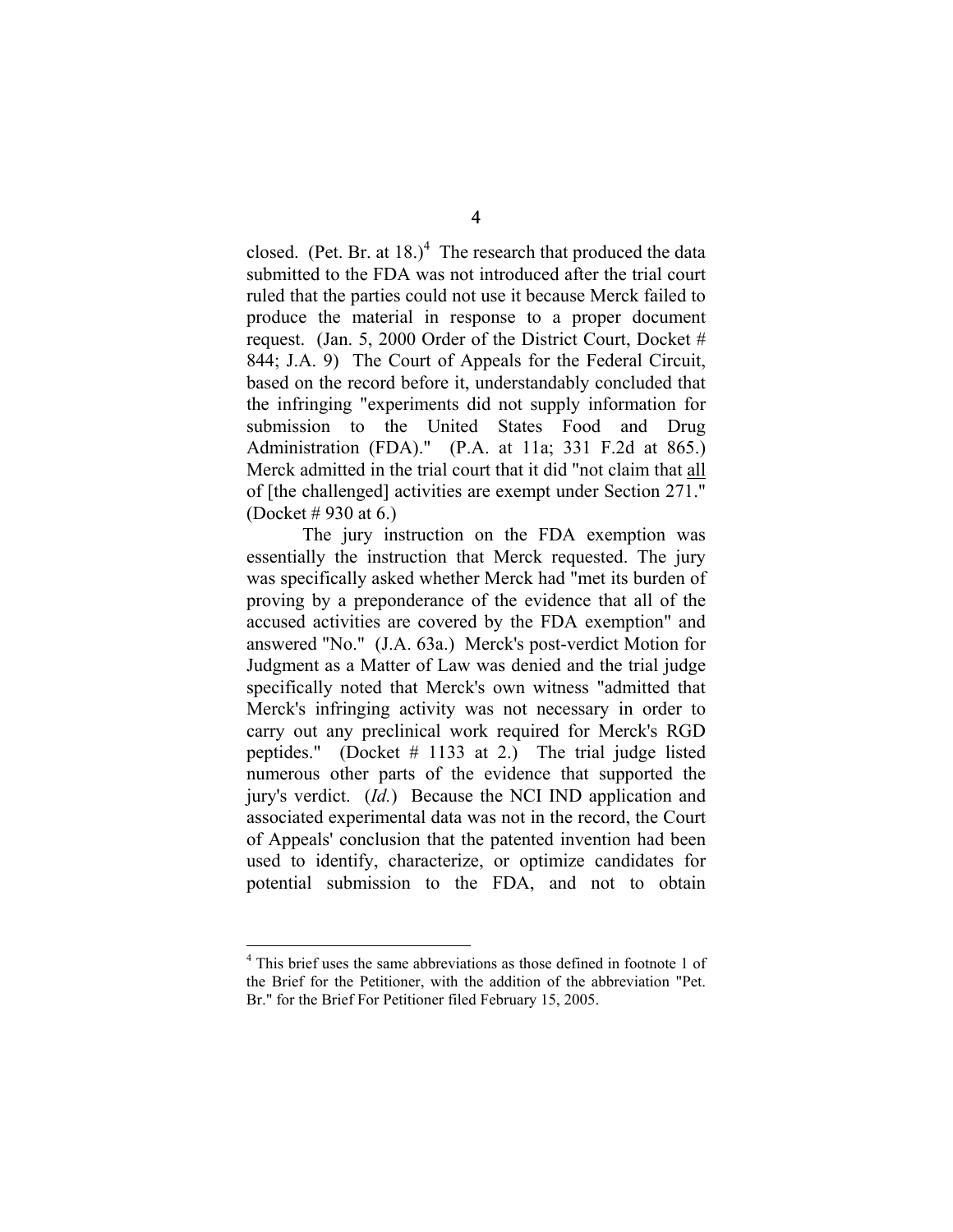information that was in fact submitted to the FDA, was fully supported.

Based on evidence that was not in the record but has been described in the briefs Merck and the Solicitor General have filed, it now appears that the patented invention may have actually been used, at least in part, to generate information that was submitted after the close of discovery to the FDA by the National Cancer Institute as part of an IND application. That significant addition to the facts raises a substantial issue for the Court: should this Court decide the case on the basis of the record as developed in the district court, or on the basis of the record as supplemented here by information the district court specifically precluded? Vaccinex submits that any opinion from this Court should either affirm that the "safe harbor" exemption does not extend to use of patented research tools to identify, characterize, or optimize candidates for potential subsequent submission to the FDA or dismiss the writ as improvidently granted.

## **Argument**

## **I. Research Tools Covered by Valid Patents Are Essential to Development of New Drugs and Loss of Patent Protection Could Preclude Development of Those Tools**

*Eli Lilly & Co. v. Medtronic, Inc.*, 496 U.S. 661, 668-74 (1990), discusses the complementary relationship between § 201 of the Drug Price Competition and Patent Term Restoration Act of 1984, Pub. L. 98-417, 98 Stat. 1585, (1984), which provided patent term extension for patents to drugs, medical devices, food additives or color additives which experienced delays in regulatory approval, and  $\&$  202 of the Act, which established the  $\&$  271(e)(1)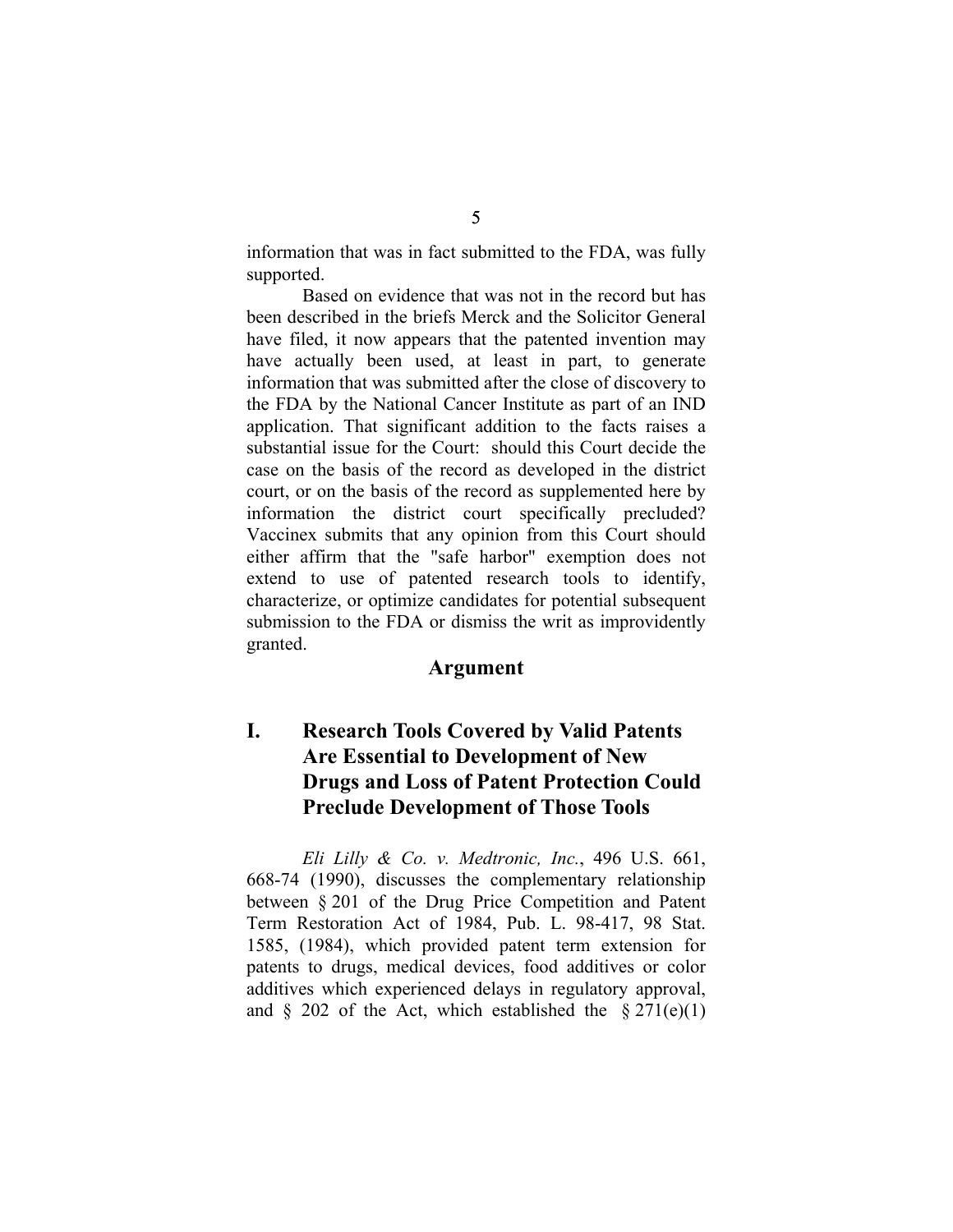infringement exemption. Acknowledging the intended balance of rights provided by two provisions, Justice Scalia wrote that under the Court's statutory construction "there may be some relatively rare situations in which a patentee will obtain the advantage of the § 201 extension but not suffer the disadvantage of the § 202 noninfringement provision, and others in which he will suffer the disadvantage without the benefit." *Eli Lilly*, 496 U.S. at 671- 72.

Vaccinex respectfully submits that patented research tools represent a situation where a patentee could suffer the disadvantages of  $\S$  202, with none of the advantages of  $\S$ 201. Indeed, many research tool patentees would be threatened with losing all rights under the Patent Act if the decision of the Court of Appeals were reversed.

## *A. Patented Research Tools Are Used to Identify, Characterize and Optimize Candidates for Possible Subsequent Submission to the FDA*

Discovery and development of research tools is a complex and expensive undertaking. Entire sub-industries in biotechnology<sup>5</sup> have been formed that are comprised of companies having a research tool (rather than a drug product) as their platform technology. These "research tool" companies have in no small part fueled the identification and development of promising new drugs.

For example, the identification, characterization, and optimization of therapeutic monoclonal antibodies have relied heavily on research tools. Monoclonal antibody technology is one of the fastest growing areas in drug development. While the market for therapeutic monoclonal antibodies is relatively young, 17 therapeutic monoclonal

<sup>5</sup> *E.g.*, genomics, proteomics, nucleic acid amplification, antibody engineering, transgenics, bioinformatics, etc.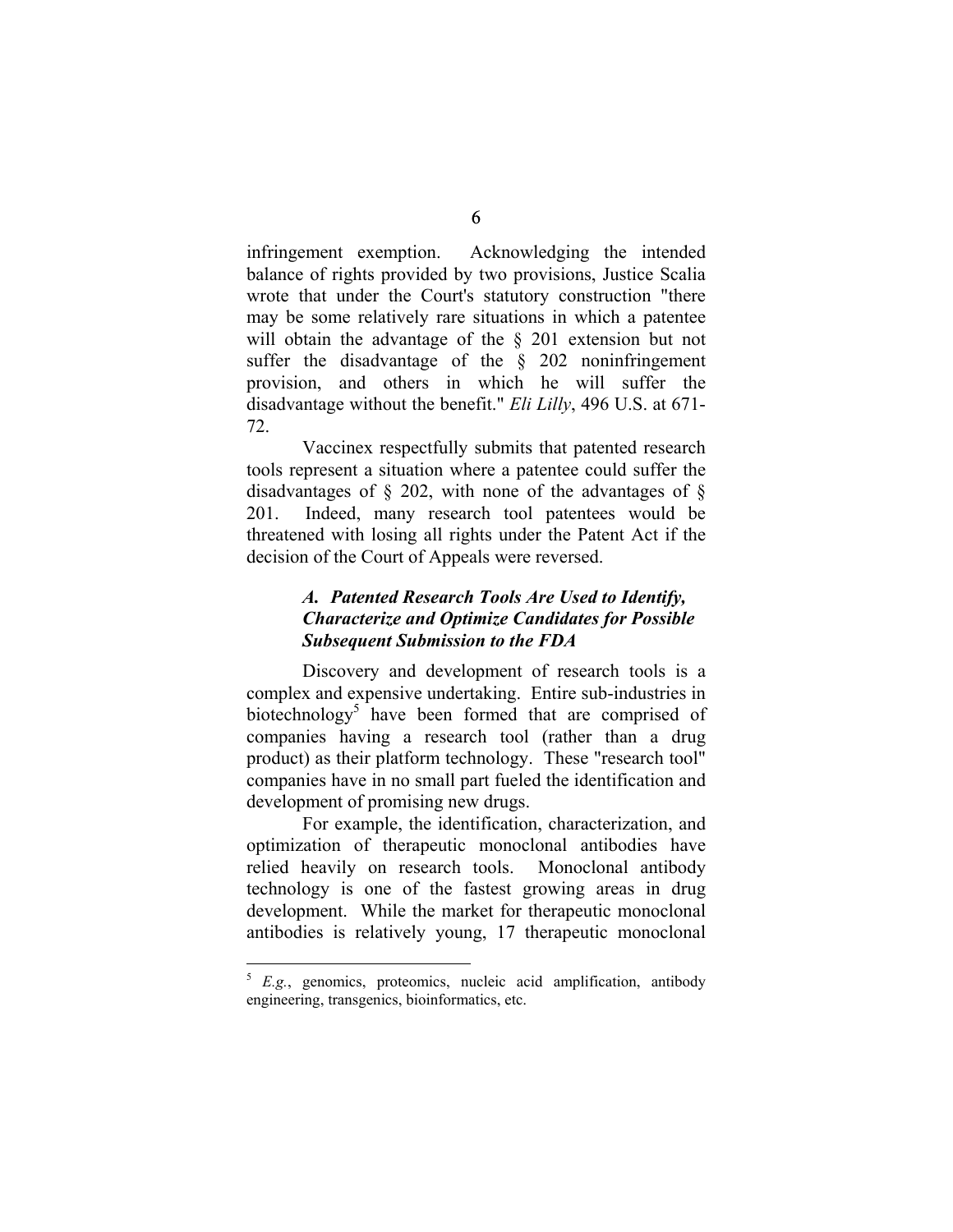antibody products have entered the market. $6$  Of these, two have already exceeded one billion in annual sales.<sup>7</sup> In addition, at least 100 other monoclonal antibodies have entered clinical trials.<sup>8</sup> Sales of therapeutic antibodies are anticipated to grow from \$5 billion in 2002 to \$17 billion in  $2008$ <sup>9</sup> Based on this dramatic growth and market success, the development of therapeutic antibodies has become a major focus of biotechnology and pharmaceutical companies. As a panelist before the Federal Trade Commission testified, "research tools have led to a considerable reduction in the cost and time required for the targeting of therapeutic antibodies during the initial stages of new drug research."<sup>10</sup>

Mouse monoclonal antibodies, produced by hybridoma cells, first appeared in the mid-1970s to great fanfare. These antibodies had limited use pharmaceuticals, because the human immune system would reject the antibodies as foreign. In response, a number of research tool technologies for making these antibodies more "human" were developed. Subsequently, tools were developed to identify fully human antibodies and to improve

<sup>6</sup> *See* U.S. Food & Drug Admin., *Therapeutic Biological Products Approvals*, *at* http://www.fda.gov/cder/biologics/biologics\_table.htm (last visited March 21, 2005).

 $\hat{\sigma}$  See Genetech, Inc. "Historical Product Sales" data for Rituxan found at http://www.gene.com/gene/ir/financials/historical/rituxan.jsp

<sup>(</sup>last visited March 21, 2005) and Johnson & Johnson SEC Form 10-K for 2005 at p. 30 (reporting sales for product Remicade), found at http://www.shareholder.com/Common/Edgar/200406/950123-05- 3140/05-00.pdf (last visited, March 21, 2005)..

<sup>8</sup> *See Monoclonal Antibodies with Clinical Indications*, *at* http://imgt.cines.fr/textes/IMGTrepertoire/GenesClinical/ (last visited March 21, 2005)(index page to lists of monoclonal antibodies).

<sup>9</sup> Data Monitor, *Therapeutic Antibodies: Capitalizing on the Fully Human Wave*, at 5 (Nov. 2003).<br><sup>10</sup> Fed. Trade Comm'n, *supra* note 2, ch. 3, at 19.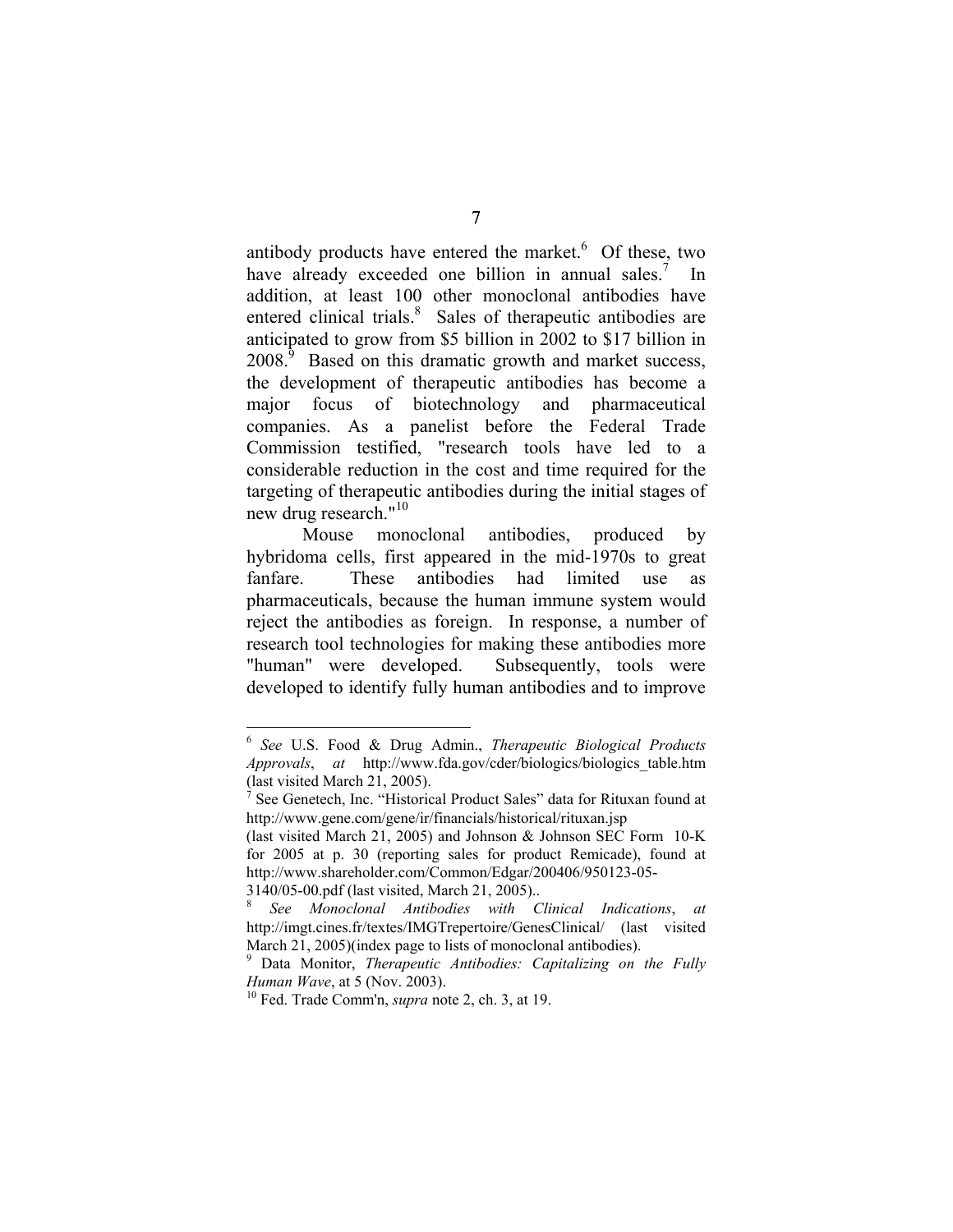antibody binding or therapeutic characteristics.<sup>11</sup> The importance of these tools is clear. Between 1980 and 2000, a study of 186 monoclonal antibodies which entered clinical trials showed that only 3% of all mouse monoclonal antibodies were approved by the FDA, while 25% of humanized monoclonal antibodies were approved.<sup>12</sup> Importantly, the research tools used in the identification, characterization and optimization of therapeutic antibodies have minimal to no use outside of the development of new drugs.

#### *B. If Research Tools Are Not Protected by Patents, There Would Be Substantial Risk That Such Tools Will Not Be Developed In The Future*

The tools to identify, characterize, and optimize monoclonal antibodies have primarily been discovered and developed by academic institutions and small to mid-size biotechnology companies. Frequently, researchers who originally discover a highly technical research tool at academic institutions form companies in order to obtain sufficient funding to fully develop the technology. That route was taken by Vaccinex. Not unexpectedly, the majority of these tools are the subject of one or more patents. These "tool companies," just as much as drug development companies, have relied on their patents to obtain the necessary capital to develop and commercialize their tools.

Enforceable patents covering research tools are imperative to the existence of small and mid-sized companies in the biotechnology industry, such as those developing tools necessary for the discovery of new

<sup>11</sup> *See, e.g.*, Janice M. Reichert, *Monoclonal Antibodies in the Clinic*, 19 Nature Biotechnology 819, 819 (2001).

 $^{12}$  *Id.*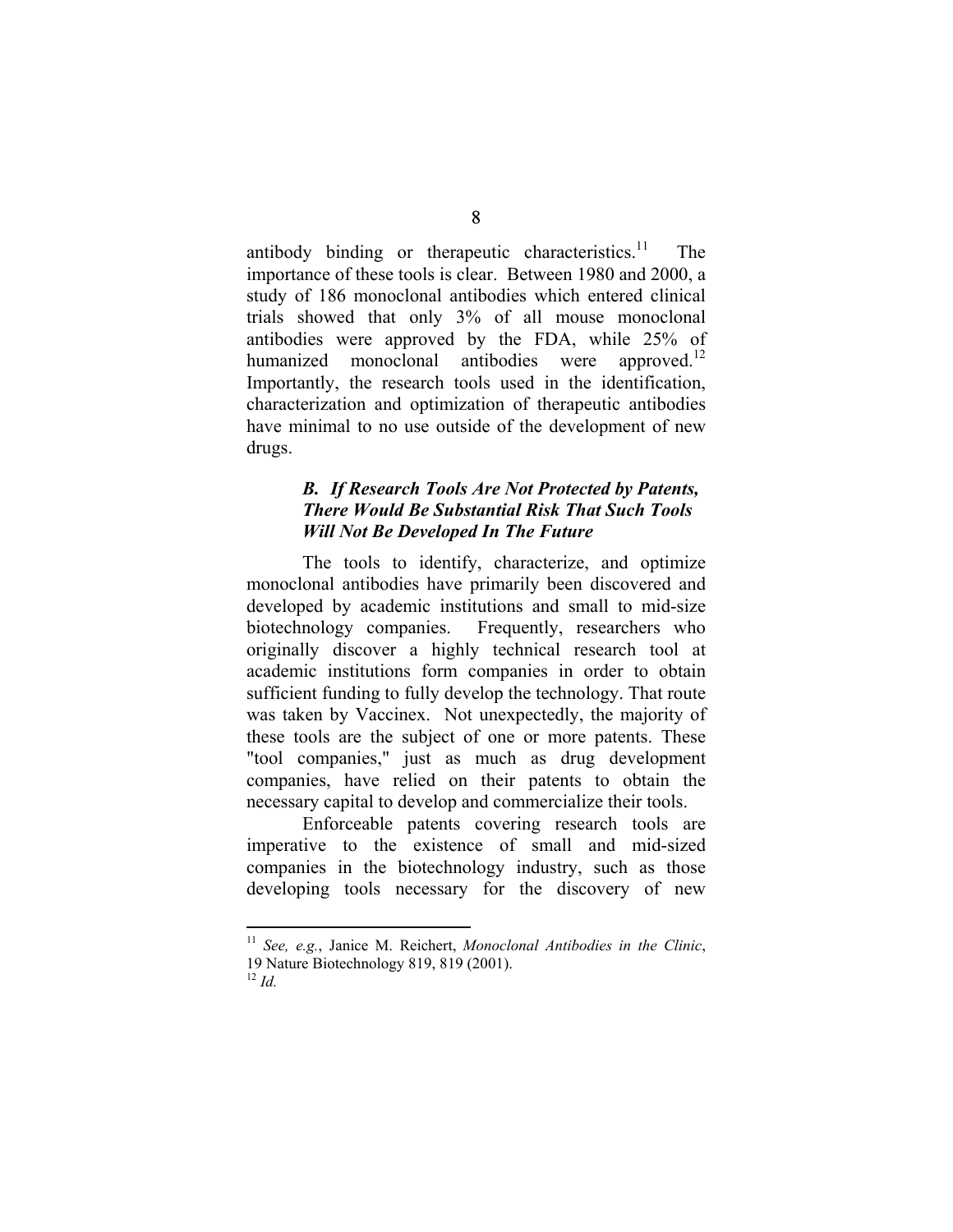therapeutic monoclonal antibodies. In the early stages, these companies are funded primarily by venture capital, money from industrial partners arising out of collaborations, and a small amount of federal money. Once these complex technologies develop beyond the most rudimentary levels, however, there is insufficient public sector funding to fully develop these tools. Therefore, the very existence of these technologies depends largely upon private funding.

A recent study shows that as much as 80-90% of private funding of biotechnology firms has been venture capital since the mid  $1990s$ <sup>13</sup> Most every firm needs to go through the process of raising capital multiple times and the amount of money raised, to a large degree, determines the speed they are able to develop their technologies and enter into external collaborations. Patents are essential to raising this capital. As one panelist before the Federal Trade Commission testified, "patent protection will be critical in encouraging investment in the next generation of research tools, which might reduce the costs and time required for the clinical trial phases, which are the most 'expensive part' of the drug development process."<sup>14</sup>

Private funding is driven by the ability to obtain intellectual property protection. As a general rule, venture capitalists perform thorough due diligence before they invest in the firms. An analysis of the strength of a firm's intellectual property is a critical part of this due diligence process. In an international study of 115 young biotechnology firms in the United States and Northern

<sup>13</sup> Terry C. Bradford, *Evolving Symbiosis—Venture Capital and Biotechnology*, 21 Nature Biotechnology 983, 98X (2003). 14 Fed. Trade Comm'n, *supra* note 2, ch. 3, at 20.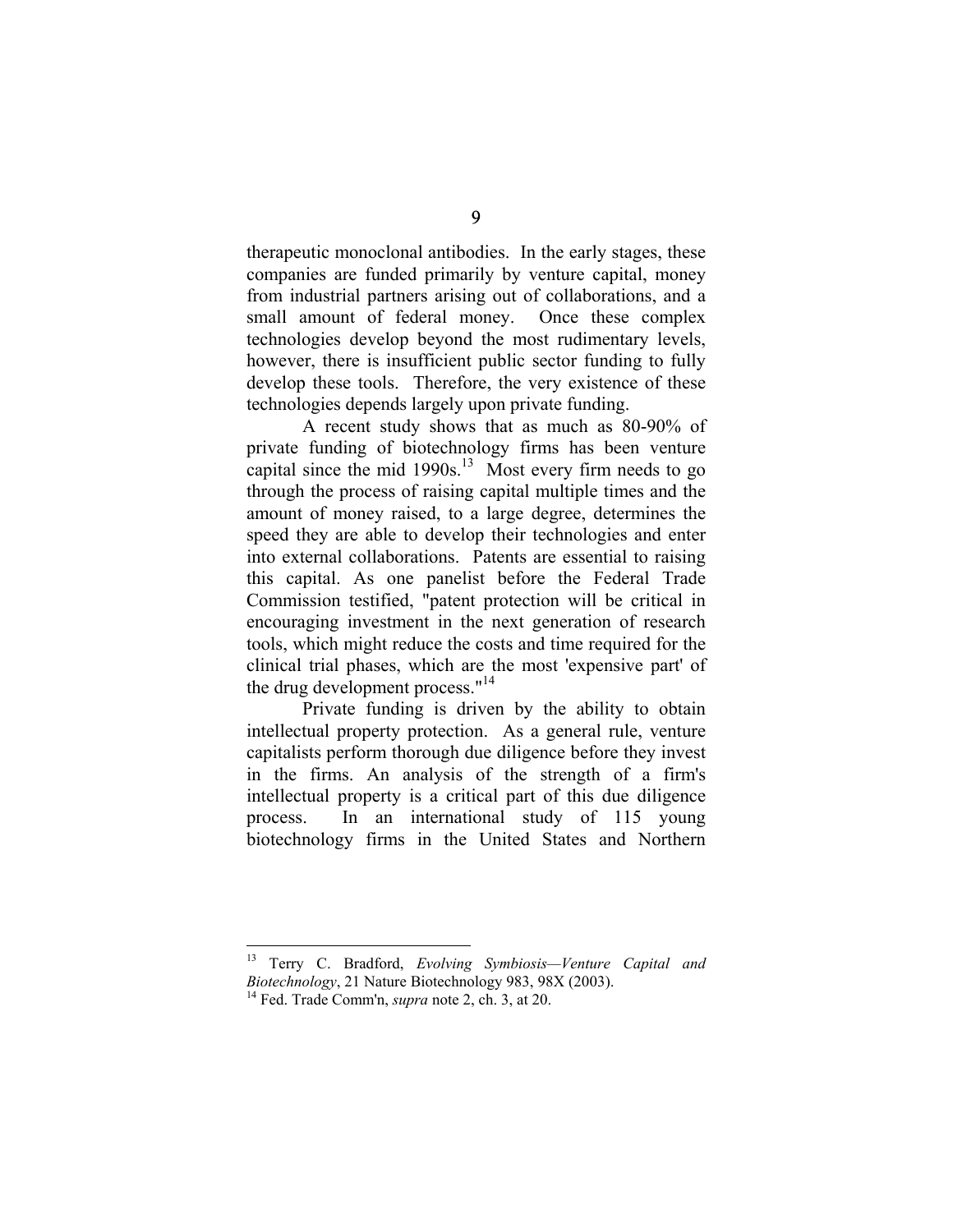Europe, the author noted strong links between acquired capital and the number of patents held by these companies.<sup>15</sup>

#### *C. Patents on Research Tools Do Not Block New Drug Development Because Patentees Will License Their Patents To Receive A Return On Their Substantial Investments*

Some of the briefs before the Court argue that a broad interpretation of the safe harbor exemption is essential for developing new drugs for the public's ultimate benefit. The argument is flawed. Merck argues that

> [i]f the Court of Appeals' opinion is upheld, the patent laws would allow the holder of a patent . . . to enjoin a medical researcher from conducting studies . . . that could yield ground-breaking cures for people.

(Pet. Br. at 4.) While this scenario is permitted under the Patent Act, it is simply not an option for the holders of most research tool patents;

> [t]he patent holder intends to make money from [the patent's] utilization. If he refuses to deal in any individual case, that would not increase his political power or give him additional claims to public revenue. Refusing to deal is a loss of opportunity.16

<sup>15</sup> Lillian Waagø, *Factors Related to Capital Acquisition in Young Biotechnology Firms* 14 (May 2004), *at* http://web.bi.no/forskning/ncsb2004.nsf/pages/index (last visited March 21, 2005).

<sup>16</sup> Richard A. Epstein & Bruce N. Kuhlik**,** *Is There a Biomedical Anticommons?*, Regulation, Summer 2004, at 54, 55, *available at* http://cato.org/pubs/regulation/regv27n2/v27n2-7.pdf (last visited March 21, 2005).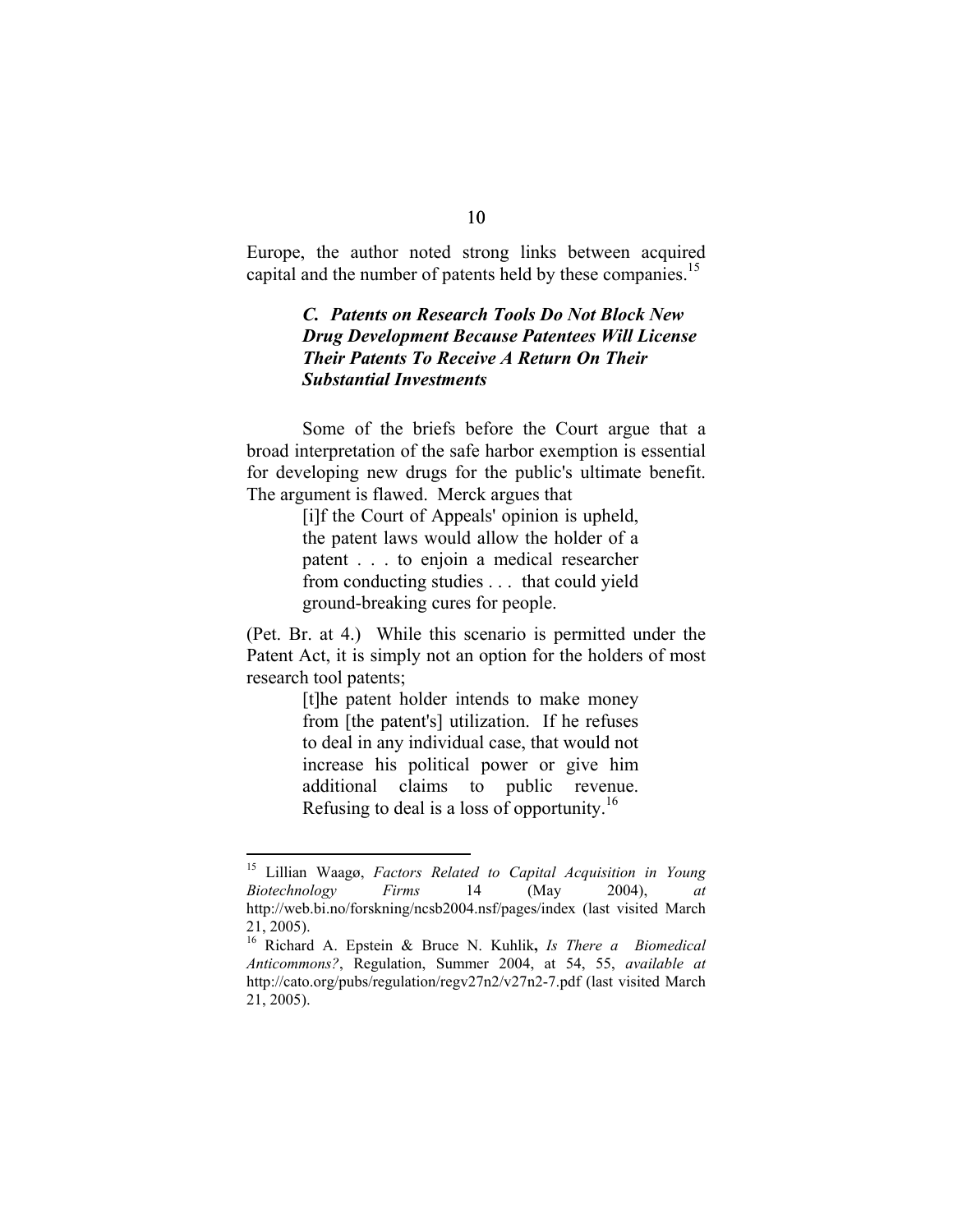While biotechnology "tool companies," including Vaccinex, often have an ultimate goal of developing and marketing drug products themselves, they lack, at least at the early stages, the resources, manpower and capital to fully exploit their tool technology. For example, where a small to mid-size biotechnology company might have sufficient resources to complete basic and preclinical research on a small number of therapeutic antibodies, they are unlikely to have the resources necessary to take the antibody into clinical studies. Accordingly, early revenue generation is a very attractive prospect for these companies. Thus these companies have every incentive to partner with other biotechnology companies or pharmaceutical companies, for use of the patented tools in areas outside the specific indications the company is interested in. If patentees blocked others from using their platform tool technology by refusing to grant licenses, they would only be hurting themselves.

Furthermore, tools used for drug development are very often "non-rival" in nature and can be used by several entities that are not in direct competition with one another. This situation is especially true with tools for making therapeutic antibodies. For example, a tool for humanizing an antibody is broadly applicable and can be used to humanize potentially therapeutic antibodies regardless of the antibody's target. The "non-rival" nature of such research tools greatly enhances the incentive of the owner of a patented tool to widely grant licenses under reasonable terms. Accordingly, "tool companies" whose technology platform revolves around the identification, characterization, and/or optimization of monoclonal antibodies, routinely form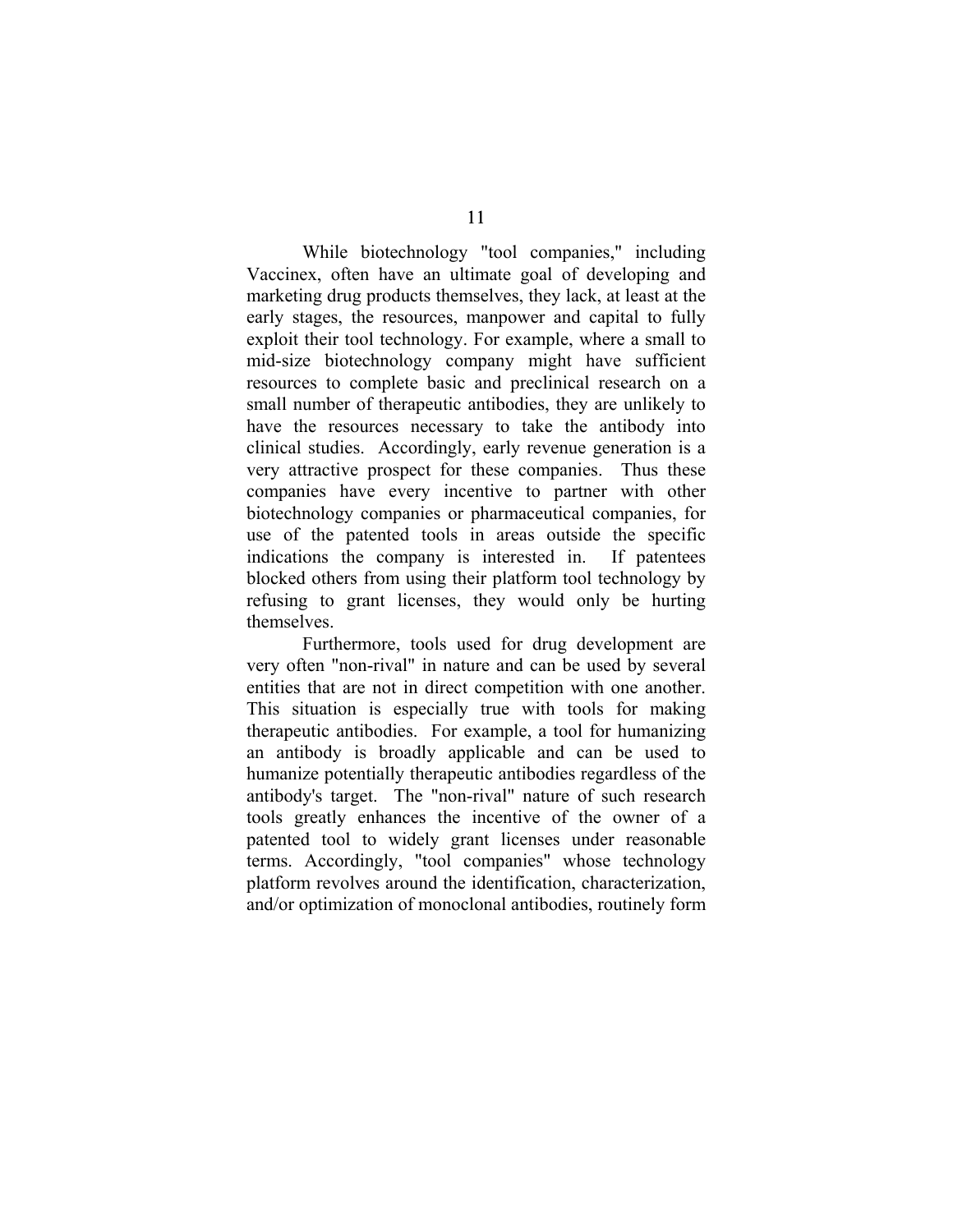alliances with, and/or license their tools to, larger companies with more extensive drug development capabilities.<sup>17</sup>

Given the ability of smaller "tool companies" to fully develop their tool technologies through private funding and partnerships, larger companies have a broad selection of research tools available to them through licensing or collaborative partnerships, and a competitive marketplace is formed. The larger companies can choose the most appropriate tools based on sound scientific and economic considerations. Thus, research tool patents foster drug development by ensuring that there are proper incentives for such biotech companies to be formed for the purpose of commercializing their tools. Absent such incentives, there may be fewer innovative tools for drug developers to choose from, because the research would not be fully developed based on public funding alone.

**II. The Trial Court and the Court of Appeals Correctly Concluded that the Evidence Supported the Jury's Finding that the Patented Invention Was Not Solely Used In Research That Was Reasonably Related to Developing Information for Submission to the FDA** 

It is indisputable that the NCI IND application was not part of the record before the Court of Appeals. Since Merck admitted that not all of the challenged activities came within the safe harbor provision and since there was more than sufficient evidence to support the jury's specific finding that the exemption did not cover all of Merck's activities,

<sup>17</sup> *See, e.g.*, *The Big Business of Antibody Therapeutics: Pipeline & Evolving Strategies*, 16 Drug & Market Dev. 803, 808 (2005).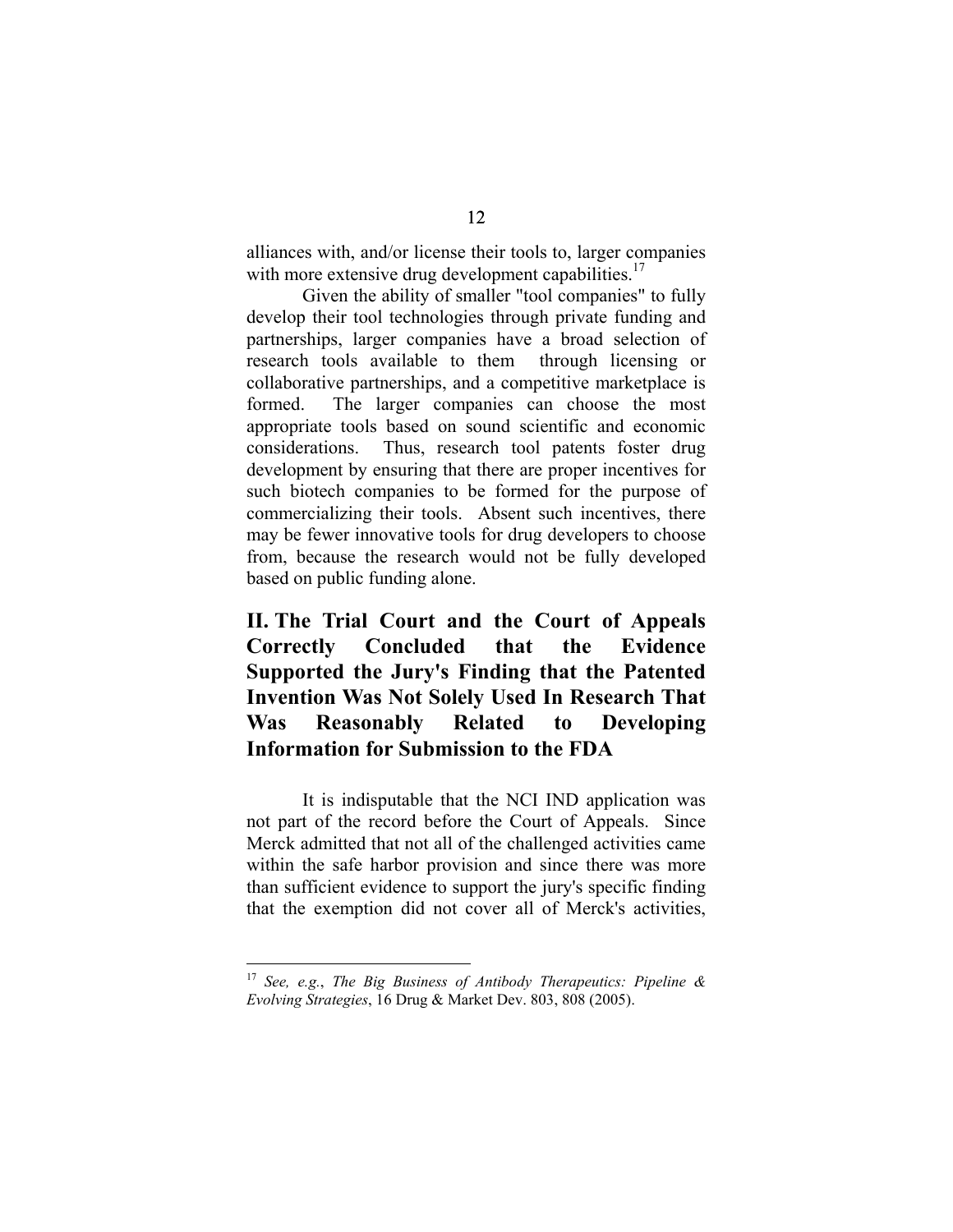Merck's JMOL was properly denied and the Court of Appeals properly affirmed that decision.<sup>18</sup>

## *A. The Exemption Extends Only to Infringing Activities That are "Solely For Uses Reasonably Related to the Development and Submission of Information" to the FDA*

Merck's arguments here for a broader construction of the safe harbor exemption emphasize the "reasonably related" language of the provision and minimize the significance of "solely." The inclusion of both modifiers is critical to maintaining the balance Congress intended. That balance cannot be struck in favor of exempting activities that produce data that *might* subsequently be used as part of an IND application. The focus required by the statute is whether the infringement — at the time it occurred — was an activity that "solely" and "reasonably" related to development and submission of information to the FDA. The trial court's instruction captured this balance:

> To prevail on this defense, Merck must prove by a preponderance of the evidence that it would be objectively reasonable for a party in Merck's and Scripps' situation to believe that there was a decent prospect that the accused activities would contribute, relatively directly, to the generation of the kinds of information that are likely to be relevant in the processes by which the FDA would decide whether to approve the product in question.

<sup>&</sup>lt;sup>18</sup> The error in the jury's damage award was cured by the proceedings on remand from the Court of Appeals.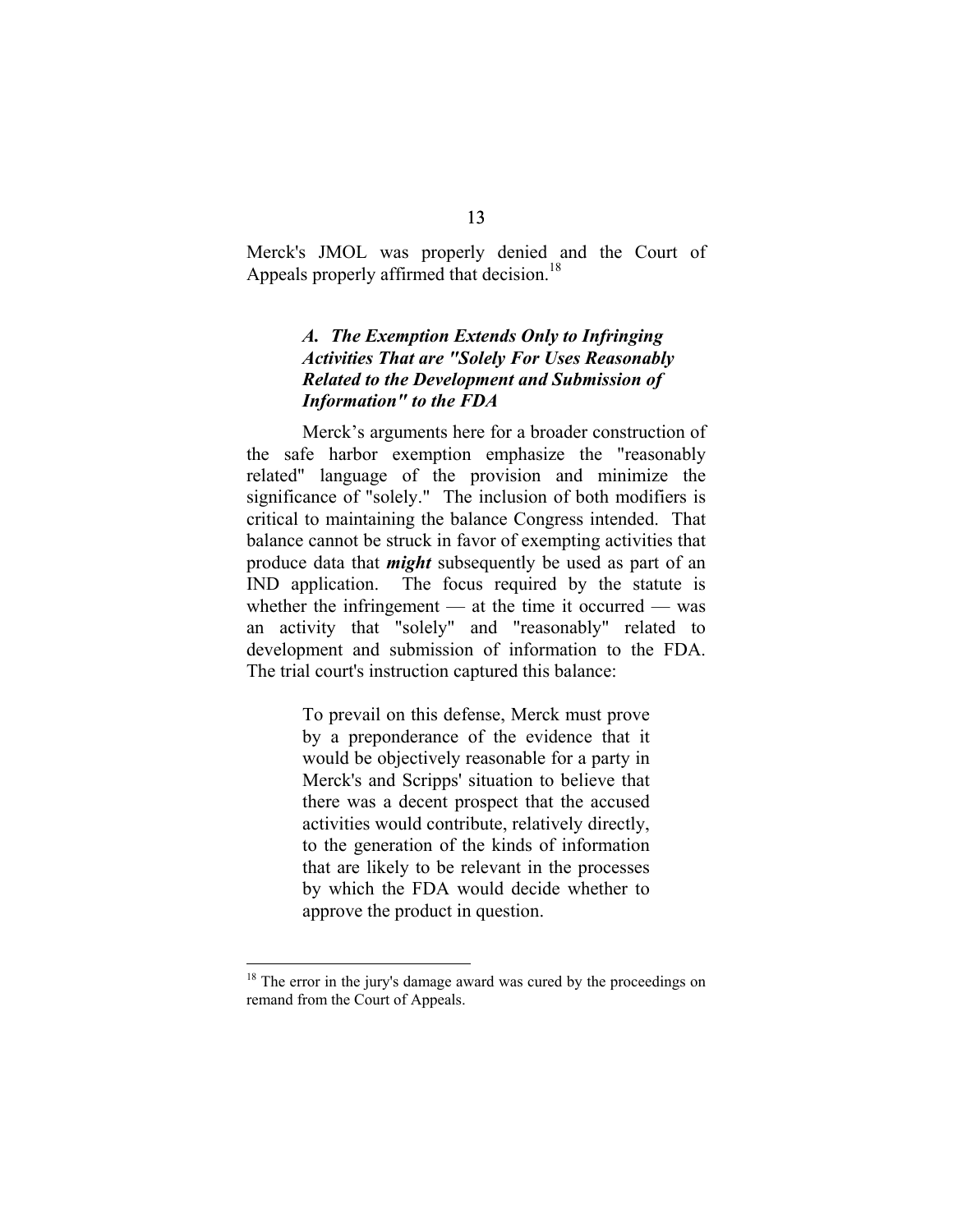(J.A. at 57a.)

 $\overline{a}$ 

That instruction tracked Merck's requested instruction closely.<sup>19</sup> It in fact defined the exemption more broadly than the statute requires because it substituted the words "relatively directly" for the statutory language of "solely for uses reasonably related" to the generation of FDA information. While Merck challenged the district court's denial of its JMOL, it did not challenge the jury instructions in its appeal to the Federal Circuit.

## *B. The Evidence Supported the Jury's Specific Finding That Merck's Activities Did Not Come Within Merck's Own Definition of the Exemption*

Judge Fitzgerald reviewed the evidence and denied Merck's JMOL because he concluded that, "[c]onsidered as a whole, the evidence is sufficient to establish that . . . any connection between the infringing Scripps experiments and FDA review was insufficiently direct to qualify for the exemption." (P.A. at 50a.) Judge Fitzgerald cited several specific parts of the evidence that supported the jury's verdict. The verdict form carefully walked the jury through

<sup>&</sup>lt;sup>19</sup> Merck requested the following instruction from the trial court: "For certain of the accused activities, the defendants contend that they do not infringe or induce the infringement of the asserted patent claims based upon a statutory exemption known as the Food and Drug Administration or "FDA" exemption. To prevail on this defense any particular allegedly infringing activity, *[sic]* the defendants must prove by a preponderance of the evidence that it would be reasonable for a party in the defendants' situation to believe that there was a decent prospect that the accused activities would contribute, relatively directly, to the generation of the kinds of information that are likely to be relevant in the processes by which the FDA would decide whether to approve a new drug product." (Docket # 930, Ex. G1 (editorial marks and stricken text omitted))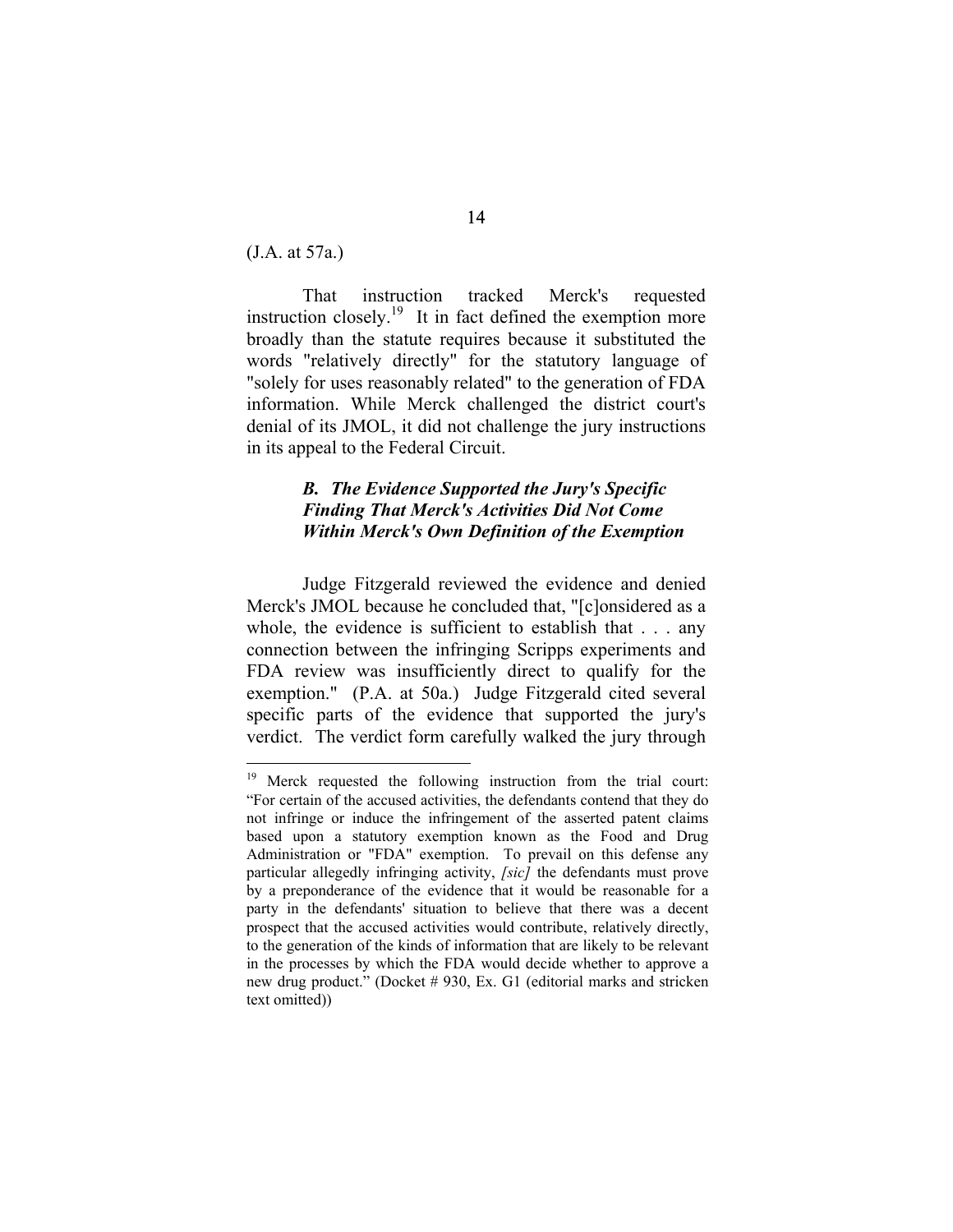the applicable legal analysis and required them to focus specifically on the FDA exemption. (J.A. at 58a.)

Merck does not focus on the sufficiency of the evidence to support the jury verdict under the instructions that were given. Merck instead seeks a legal ruling based on a construction of the exemption far broader than the one it requested at trial. Merck in effect now seeks to change the words "relatively directly" to "then or in the future." The new version stretches the language of the statute beyond the limits Congress intended.

#### *C. Merck's Position Sweeps Activities that are Not Solely and Reasonably Related to FDA Information Within the Exemption*

Merck's brief includes a depiction of the timeline for development of new drugs:



Figure 4: The Critical Path for Medical Product Development

Merck's discussion of the exemption (Pet. Br. 36-41) suggests that every activity on the "Critical Path," the entire "Prototype Design or Discovery" phase and perhaps some aspects of the "Basic Research" phase are covered by the safe harbor exemption. That position, we submit sweeps far too broadly and includes many uses of patented research tools that should not be included in a proper construction of the statute.

None of the activities in the basic research phase can be "solely" uses for developing information for submission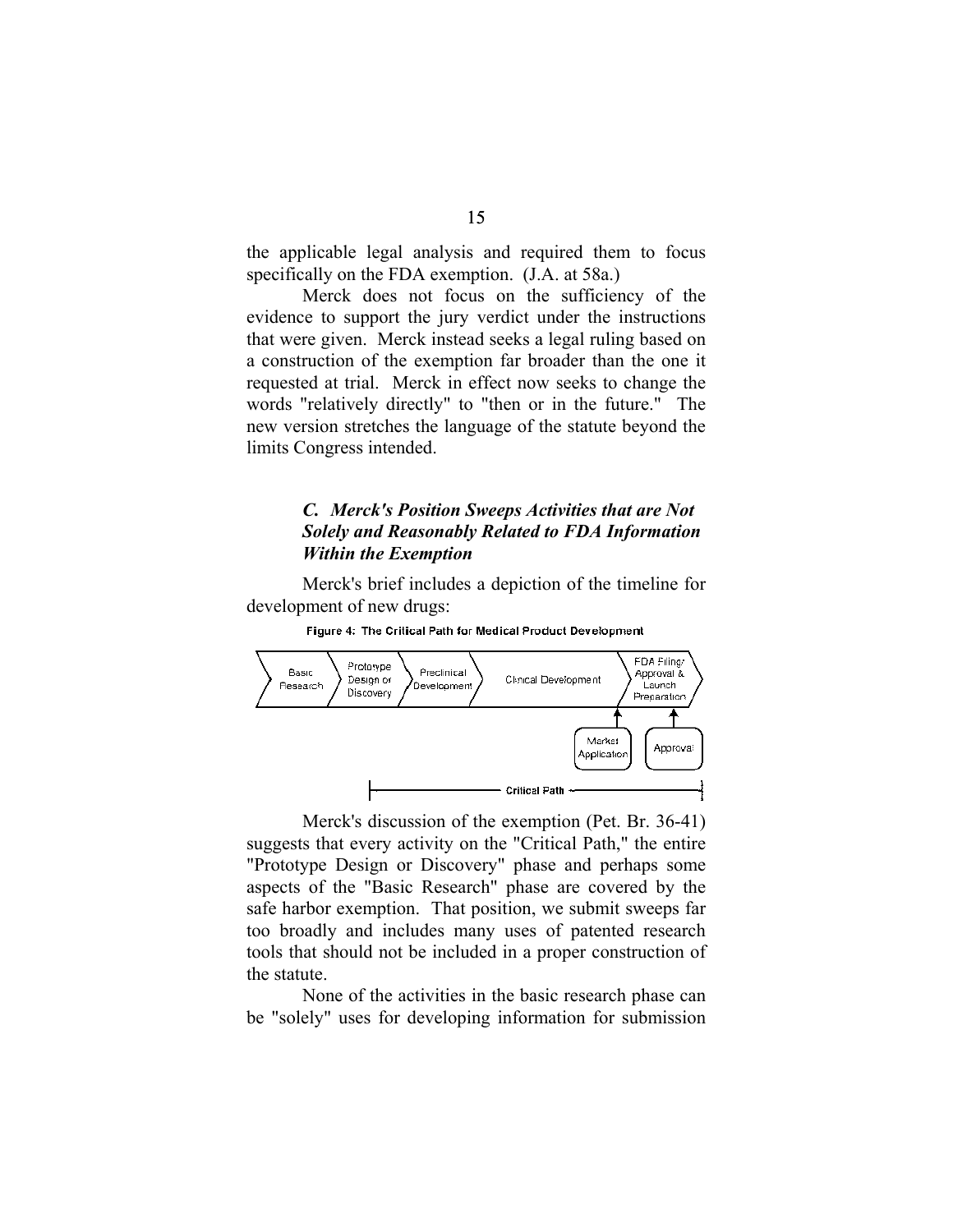to the FDA. Merck seems to agree with this view, except that it seems to limit non-exempt basic research to "university scientist[s]," implying that if the research is done in a commercial laboratory there is a sufficient connection to a potential FDA application. (Pet. Br. at 38-39.)

Merck argues that "[e]verything changes when a researcher endures the . . . process of screening untested structures . . . ." (Pet. Br. at 39.) That argument seeks an exemption for activities that plainly are not "solely" and "reasonably" connected to FDA information. Screening activities are primarily designed to identify promising candidates for FDA applications. Those activities may, on occasion, generate some relevant FDA material for the specific compounds that are identified as promising candidates, but the vast majority of the screened compounds are rejected as unsuitable. It is, therefore, impossible to conclude that the screening phase is "solely" used to develop FDA information.

Research tools enable the discovery of drugs whose existence cannot be assumed or predicted and their use is not, therefore, directly or relatively directly and certainly not "solely" related to development or submission of information to the FDA. The key outcome of using a research tool is the discovery that an effective drug might exist. After further research, initiation of an FDA application might be warranted. There is no identifiable FDA process for which information needs to be developed prior to the realization that a FDA application might be warranted. The use of the research tool in screening candidates cannot be "solely" related to submission of information to the FDA since it cannot be known at the time the tool is employed whether any information will ever be submitted to the FDA

We believe that virtually all of the activities in the Basic Research and the Prototype Design or Discovery phases are outside the scope of the exemption. Certainly any "prototype discovery" is a process of identification, not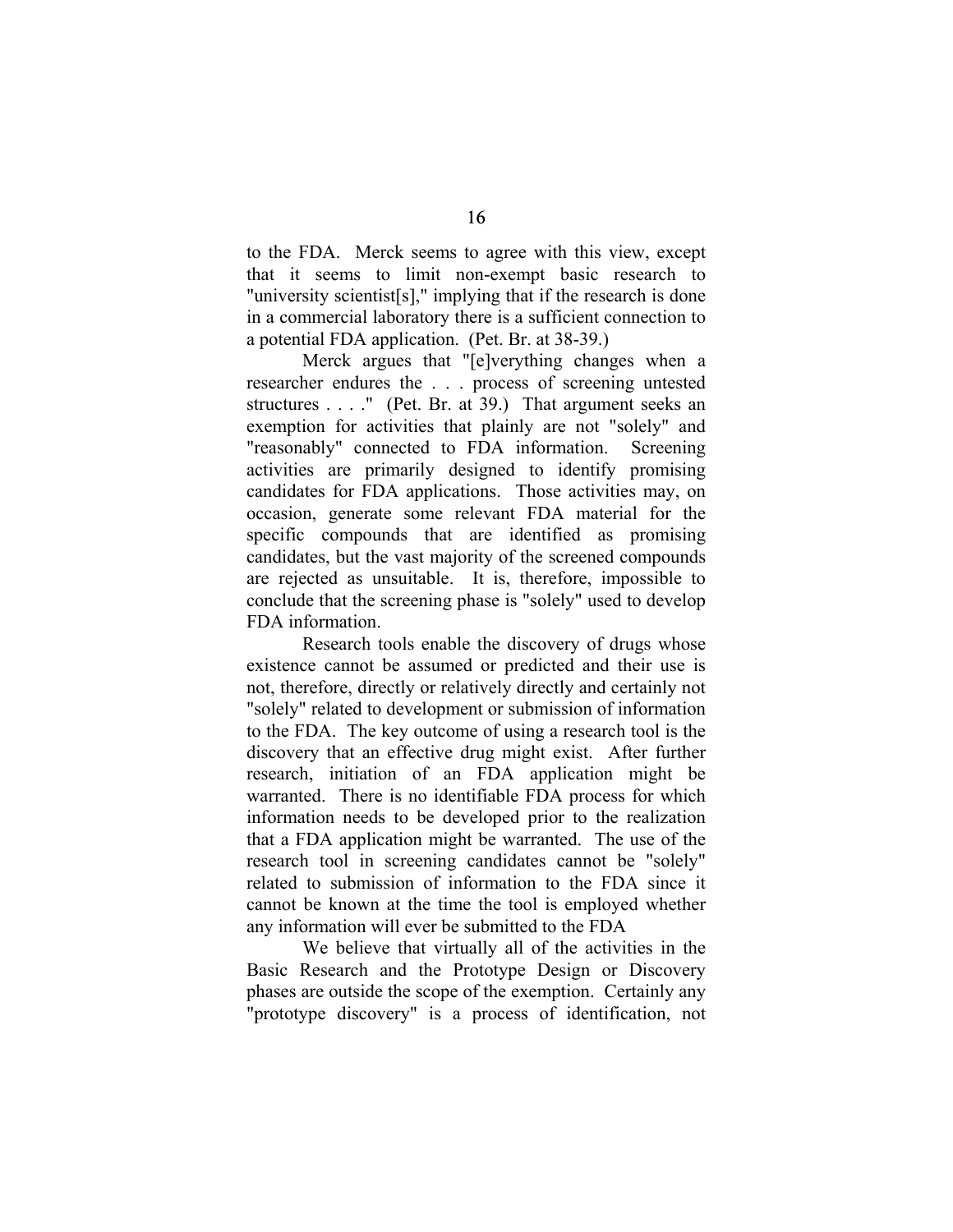experimentation on an already discovered compound that is about to proceed through the FDA process. Similarly, "prototype design" includes the characterization of those compounds identified, and optimization of identified compounds which may have promising characteristics, but insufficient potential. As in the "screening" stage, many and perhaps all of the candidates, after characterization and optimization attempts, will be rejected as unsuitable. Much, if not most, of the "prototype design" phase is also likely to be undertaken for multiple uses and not solely for generating FDA information.

### *D. The Court of Appeals Did Not Embrace a Clinical/Preclinical "Bright Line" Principle*

This case has been presented to the Court as one where the Court of Appeals for the Federal Circuit held that the exemption "covers only the final stage in the FDA approval process" — the clinical research stage. (Pet. Br. at 4.) That description distorts what the Court of Appeals held and is based on isolated phrases from the court's opinion taken out of context.

The crux of the Court of Appeals' decision was the majority's unequivocal conclusion that the challenged "experiments did not supply information for submission to the . . . FDA." (P.A. at 11a.) That conclusion was necessarily based on the record which did not include the IND application that is used by Merck and the Solicitor General to argue that some of the preclinical experimental data was in fact submitted to the FDA. The Court of Appeals did not draw a line between IND applications and NDA/ANDA filings. Similarly that court did not draw a line between clinical and preclinical phases of research. The opinion may not have been as clear and precise about the record as it should — in hindsight — have been, but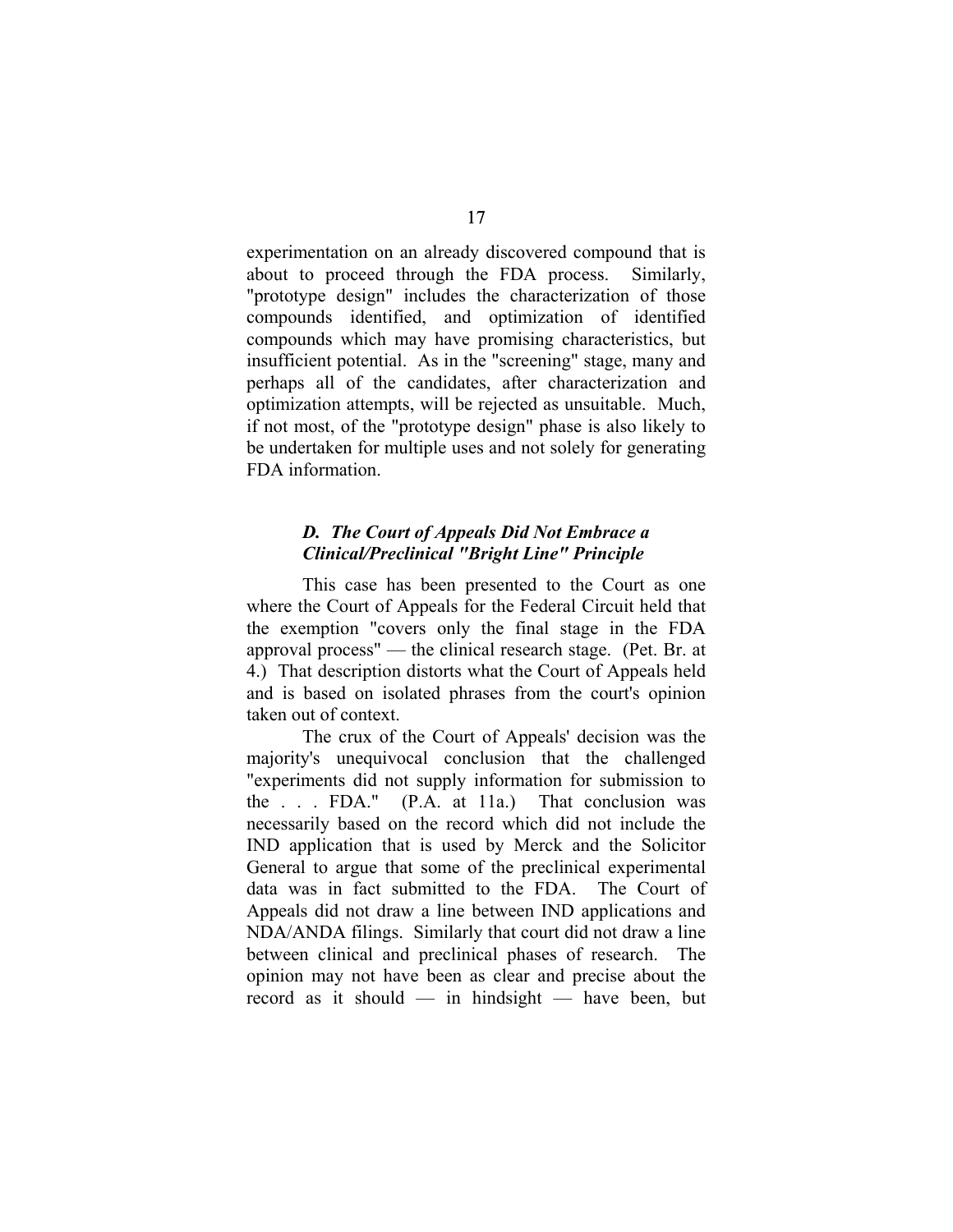deficiencies in explaining the result should not lead to a reversal of the judgment.

## *E. Most Uses of Patented Research Tools Will Fall Outside the Exemption, But Some May Well Be Exempt*

We do not argue for a "bright line" test that puts all uses of patented research tools outside the exemption. The focus should not be on what the patented invention *is* but on how it is *used* in the challenged activities. The nature of research tools will, most often, lead the fact-finder to conclude that they have not been used "solely" as part of an activity that is "reasonably" related to the development or submission of FDA information. But there are likely to be some cases where a promising candidate has been identified through use of a patented research tool, a decision to seek FDA approval has been made, and it is then necessary to use the patented invention solely to gather information for submission to the FDA. When the invention is used in that final post-identification, pre-submission stage, it would be within the scope of the exemption.